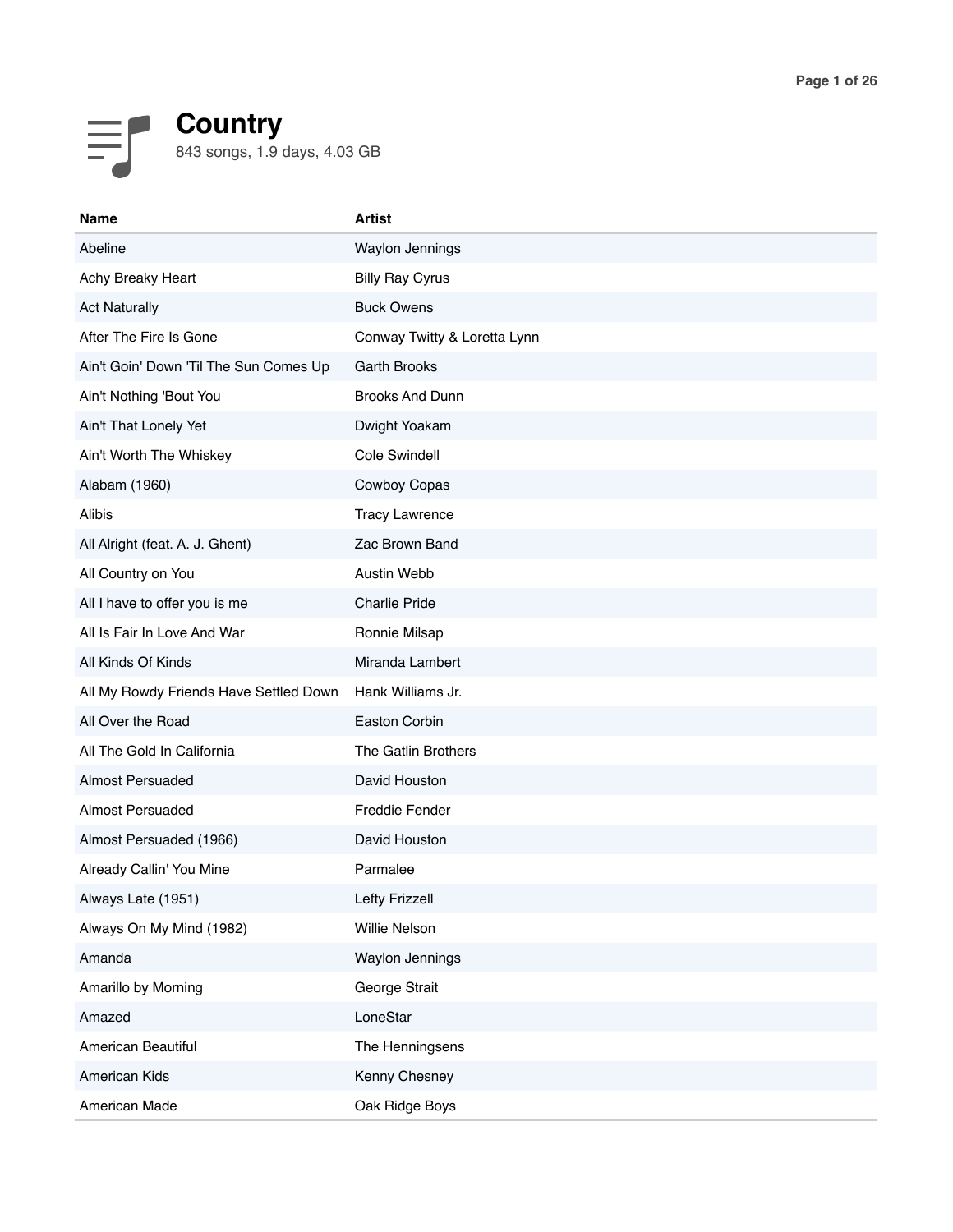

| <b>Name</b>                          | <b>Artist</b>             |
|--------------------------------------|---------------------------|
| Amos Moses                           | Jerry Reed                |
| Angel Flying Too Close To The Ground | Willie Nelson             |
| Answer Me                            | Frankie Laine             |
| Any Day Now                          | Ronnie Milsap             |
| Any Man of Mine                      | Shania Twain              |
| Any Old Arms Won't Do                | Willie Nelson             |
| Anymore                              | <b>Travis Tritt</b>       |
| Anytime                              | Eddy Arnold               |
| Anywhere With You                    | Jake Owen                 |
| Are You Sure Hank Done It This       | Waylon Jennings           |
| Austin                               | <b>Blake Shelton</b>      |
| Automatic                            | Miranda Lambert           |
| Aw Naw                               | Chris Young               |
| Baby Be My Love Song                 | Easton Corbin             |
| Baby's Got Her Blue Jeans On         | Mel McDaniels             |
| Back In The Sadle Again              | Gene Autry                |
| A Bad Goodbye                        | Clint Black & Wynona Judd |
| <b>Ballad Of Forty Dollars</b>       | Tom T. Hall               |
| The Ballad of Ira Hayes              | Johnny Cash               |
| <b>Ballad Of Teenage Queen</b>       | Johnny Cash               |
| Bartender                            | Lady Antebellum           |
| The Battle of New Orleans            | Johnny Horton             |
| Beachin'                             | Jake Owen                 |
| Beat of the Music                    | <b>Brett Eldredge</b>     |
| <b>Beat This Summer</b>              | <b>Brad Paisley</b>       |
| Beer Money                           | Kip Moore                 |
| Beer With Jesus                      | <b>Thomas Rhett</b>       |
| Before The Next Teardrop Falls       | Freddie Fender            |
| Begin Again                          | <b>Taylor Swift</b>       |
| <b>Behind Closed Doors</b>           | Charlie Pride             |
| Better Dig Two                       | The Band Perry            |
| A Better Man                         | <b>Clint Black</b>        |
| Better Than You Left Me              | Mickey Guyton             |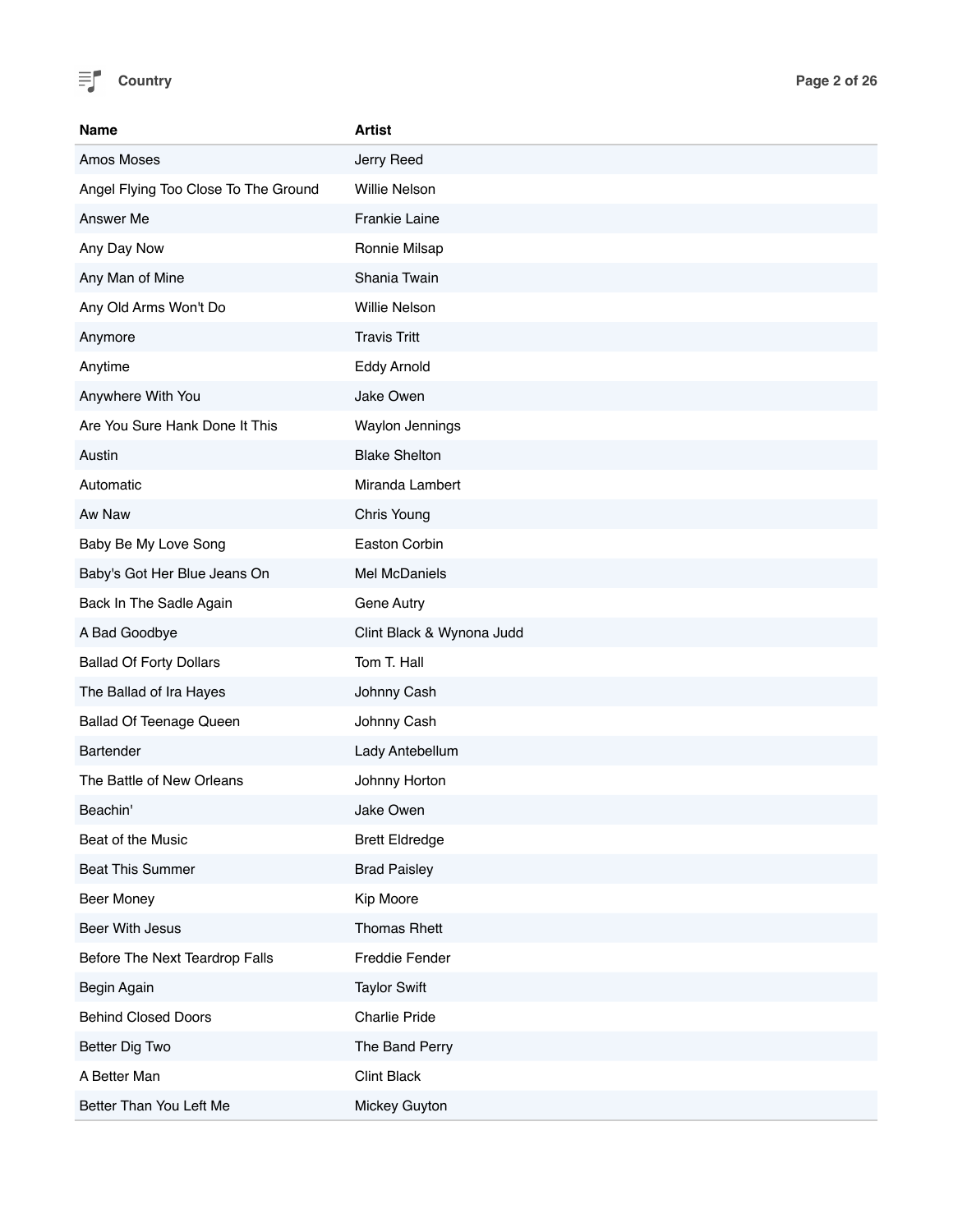

| Name                             | <b>Artist</b>                           |
|----------------------------------|-----------------------------------------|
| Big Bad John                     | Jimmy Dean                              |
| Big Iron                         | <b>Marty Robbins</b>                    |
| Blame It on Your Heart           | Patty Loveless                          |
| <b>Blanket On The Ground</b>     | <b>Billie Jo Spears</b>                 |
| Blood Red And Going Down         | Tanya Tucker                            |
| <b>Blowin' Smoke</b>             | Kacey Musgraves                         |
| <b>Blown Away</b>                | Carrie Underwood                        |
| <b>Blue</b>                      | LeAnn Rimes                             |
| <b>Blue Bayou</b>                | Lynn Anderson                           |
| Blue Eyes Crying In The Rain     | Willie Nelson                           |
| <b>Blue Suede Shoes</b>          | <b>Carl Perkins</b>                     |
| Blue Yodel No 1. (T for Texas)   | Jimmie Rodgers                          |
| The Blues Man                    | Hank Williams Jr.                       |
| <b>Bluest eyes in Texas</b>      | <b>Restless Heart</b>                   |
| <b>Bobbie Sue</b>                | Oak Ridge Boys                          |
| Boot Scootin' Boogie             | Brooks and Dunn                         |
| Bop                              | Dan Seals                               |
| Born to Fly                      | Sara Evans                              |
| <b>Bottoms Up</b>                | <b>Brantley Gilbert</b>                 |
| <b>Bouquet of Roses</b>          | Eddy Arnold                             |
| Boy Named Sue                    | Johnny Cash                             |
| Boys Bound Here                  | <b>Blake Shelton with Pistol Annies</b> |
| <b>Brand New Man</b>             | Brooks & Dunn                           |
| <b>Breathe</b>                   | <b>Faith Hill</b>                       |
| <b>Brother Jukebox</b>           | Mark Chesnutt                           |
| <b>Bruises</b>                   | Train & Ashley Monroe                   |
| Burnin' It Down                  | Jason Aldean                            |
| <b>Busy Man</b>                  | <b>Billy Ray Cyrus</b>                  |
| By The Time I Get To Phoenix     | Glenn Campbell                          |
| Bye Bye                          | Jo Dee Messina                          |
| Can't Break It To My Heart       | <b>Tracy Lawrence</b>                   |
| Can't Shake You (Official Video) | Gloriana                                |
| <b>Candy Kisses</b>              | George Morgan                           |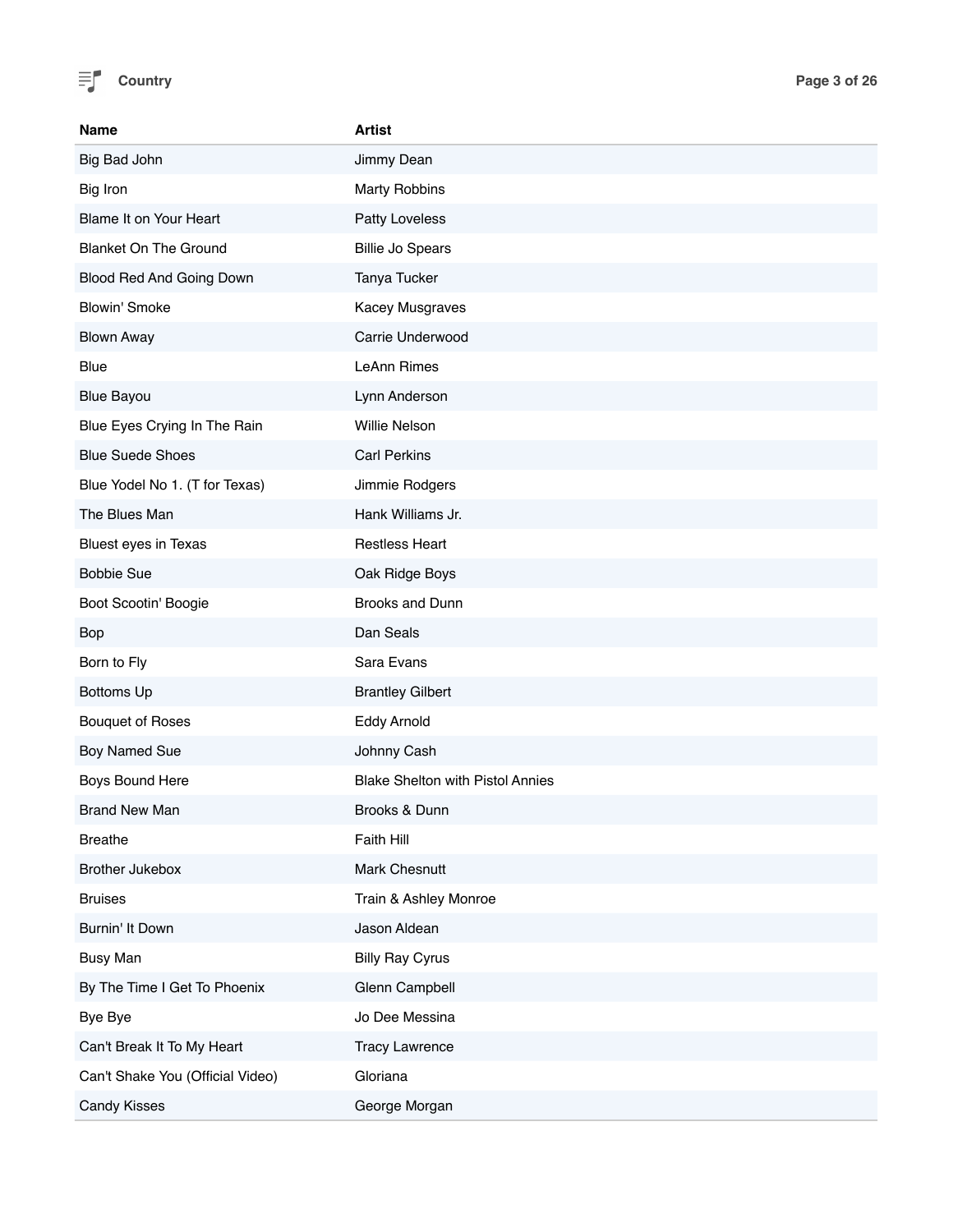

| <b>Name</b>                        | <b>Artist</b>                |
|------------------------------------|------------------------------|
| Carlene                            | Phil Vassar                  |
| Carolina                           | Parmalee                     |
| Carrying Your Love With Me         | George Strait                |
| Cattle Call                        | Eddy Arnold                  |
| The Chain Of Love                  | Clay Walker                  |
| Chainsaw                           | The Band Perry               |
| The Chair                          | George Strait                |
| Changed                            | <b>Rascal Flatts</b>         |
| Chattahoochie                      | Alan Jackson                 |
| Chattanoogie Shoe Shine Boy (1950) | <b>Red Foley</b>             |
| Check Yes Or No                    | George Strait                |
| Chillin' It                        | <b>Cole Swindell</b>         |
| Chiseled In Stone                  | Vern Gosdin                  |
| The Church On The Cumberland Road  | Shenandoah                   |
| Clockwork                          | Easton Corbin                |
| Close Enough To Perfect            | Alabama                      |
| Close Your Eyes                    | Parmalee                     |
| The Closer You Get                 | Alabama                      |
| Coal Miner's Daughter              | Loretta Lynn                 |
| Coat Of Many Colors                | Dolly Parton                 |
| Coca Cola Cowboy                   | <b>Mel Tillis</b>            |
| Cold Cold Heart                    | Hank Williams                |
| Cold One                           | Eric Church                  |
| Come Next Monday                   | K.T. Oslin                   |
| Compass                            | Lady Antebellum              |
| Convoy                             | C.W.McCall                   |
| Cool Water                         | Bob Nolan&Sons of the Pionee |
| Cop Car                            | Keith Urban                  |
| Copperhead Road                    | <b>Steve Earle</b>           |
| Could it Be                        | Charlie Worsham              |
| Country Boy                        | Copas, Cowboy                |
| Country Boy                        | Johnny Cash                  |
| Country Bumpkin                    | Cal Smith                    |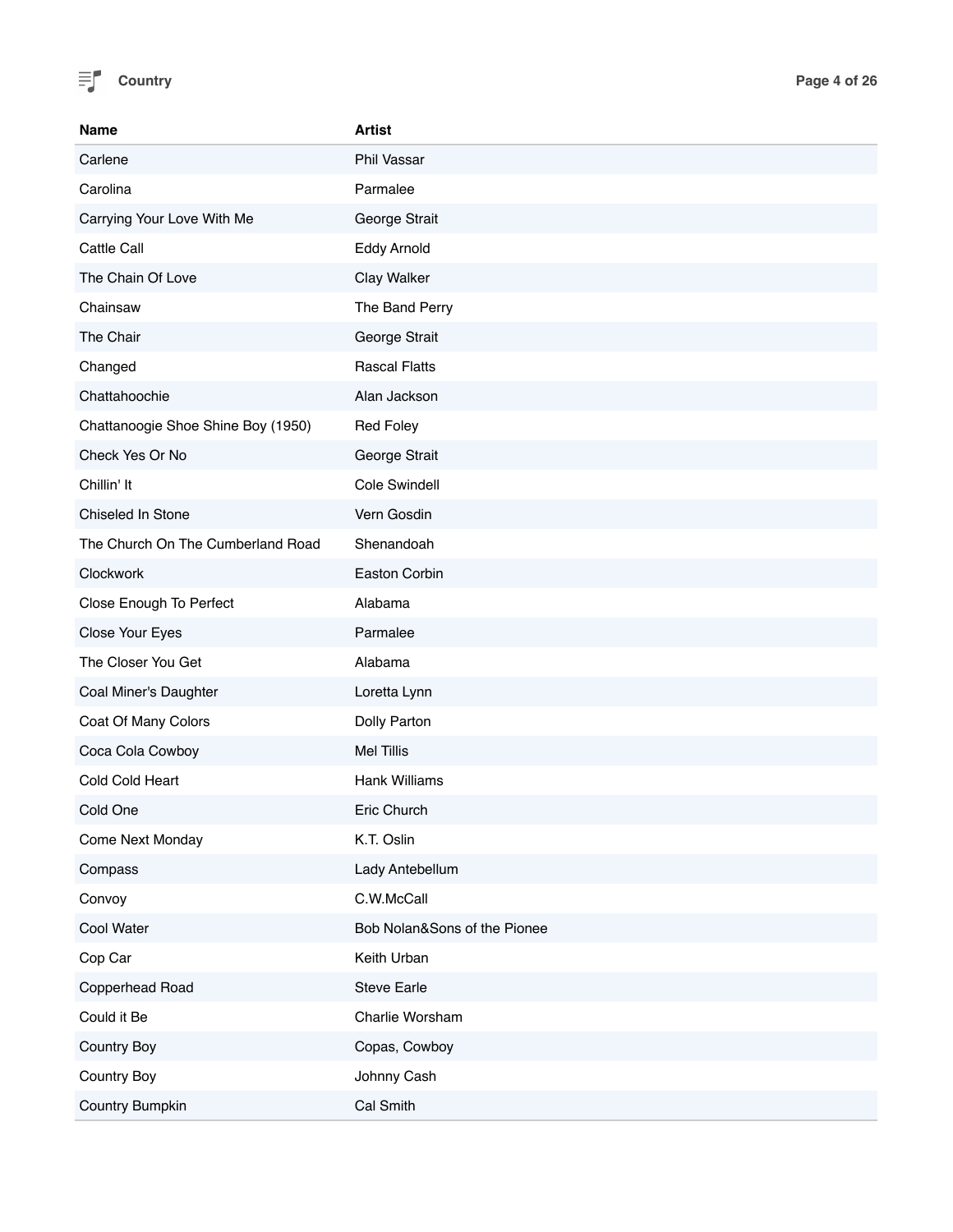

| <b>Name</b>                           | <b>Artist</b>               |
|---------------------------------------|-----------------------------|
| Country Days And Country Nights       | Pat Boone                   |
| Country Music Is There To Stay        | Ferlin Husky                |
| Coward Of The County                  | Kenny Rogers                |
| Cowboy Take Me Away                   | <b>Dixie Chicks</b>         |
| Crash My Party                        | Luke Bryan                  |
| Crazy                                 | Patsy Cline                 |
| Crazy Arms                            | <b>Ray Price</b>            |
| Creepin'                              | Eric Church                 |
| Cross the Brazos at Waco              | <b>Billy Walker</b>         |
| Cruise                                | Florida Georgia Line        |
| Crushin' It                           | <b>Brad Paisley</b>         |
| Crying                                | Waylon Jennings             |
| <b>Crying Time</b>                    | <b>Bill Jo Spears</b>       |
| D-I-V-O-R-C-E                         | Tammy Wynette               |
| Daddy Sang Bass                       | Johnny Cash                 |
| Daddy's Come Around                   | Paul Overstreet             |
| Daddy's Hands                         | Holly Dunn                  |
| Daddy's Money                         | Ricochet                    |
| The Dance                             | <b>Garth Brooks</b>         |
| Day Drinking                          | Little Big Town             |
| Daydreams About Night Things          | Ronnie Milsap               |
| Days Of Gold                          | Jake Owen                   |
| Delta Dawn                            | Tanya Tucker                |
| Desperado                             | Lynn Anderson               |
| Detroit City                          | <b>Bobby Bare</b>           |
| The Devil Went Down To Georgia        | <b>Charlie Daniels Band</b> |
| Devil Woman                           | <b>Marty Robbins</b>        |
| Diamond Rings and Old Barstools (with | Tim McGraw                  |
| Did It For The Girl                   | <b>Greg Bates</b>           |
| Dirt                                  | Florida Georgia Line        |
| The Dirt Road                         | Sawyer Brown                |
| DixieLand Delight                     | Alabama                     |
| Do Wacka Do                           | Roger Miller                |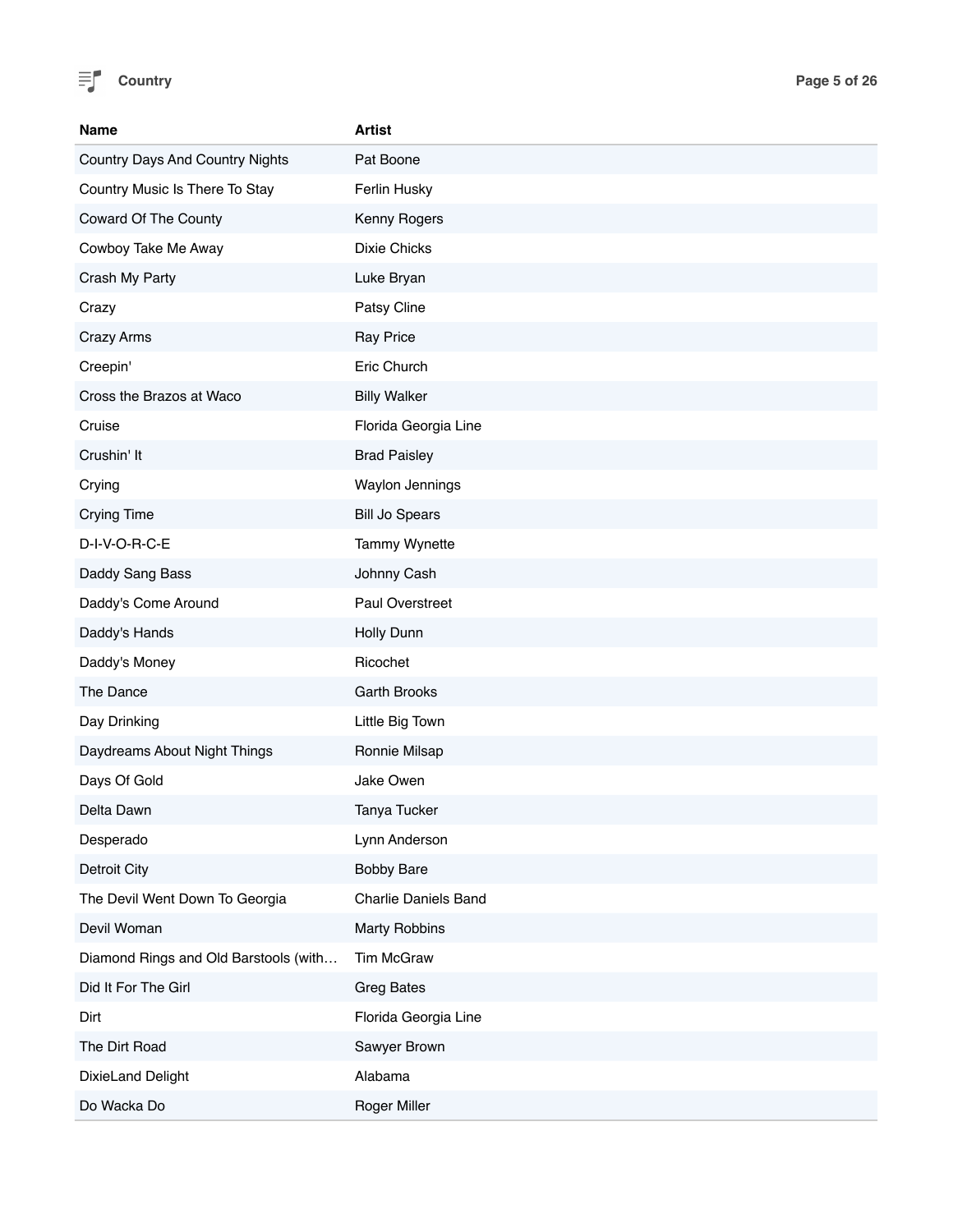

| Name                                 | Artist                  |
|--------------------------------------|-------------------------|
| Do You Remember These                | <b>Statler Brothers</b> |
| Does Fort Worth Ever Cross Your Mind | George Strait           |
| Doin' What She Likes                 | <b>Blake Shelton</b>    |
| Don't Close Your Eyes                | Keith Whitley           |
| Don't Come Home A Drinkin'           | Loretta Lynn            |
| Don't Happen Twice                   | Kenny Chesney           |
| Don't It                             | <b>Billy Currington</b> |
| Don't It Make My Brown Eyes Blue     | <b>Crystal Gayle</b>    |
| Don't Let Me Be Lonely               | The Band Perry          |
| Don't Rock the Jukebox               | Alan Jackson            |
| Don't Rush (Feat. Vince Gill)        | Kelly Clarkson          |
| Don't Want Fall Away From You, April | Pat Boone               |
| Don't Worry 'bout Me Baby            | Janie Fricke            |
| Don't Worry (1961)                   | <b>Marty Robbins</b>    |
| Don't Ya                             | <b>Brett Eldredge</b>   |
| Don't Let Me Be Lonely               | The Band Perry          |
| Done                                 | The Band Perry          |
| Dont Take The Girl                   | Tim Mcgraw              |
| Downtown                             | Lady Antebellum         |
| Dream Baby                           | Waylon Jennings         |
| Dreaming My Dreams With You          | <b>Waylon Jennings</b>  |
| Drink a Beer                         | Luke Bryan              |
| Drink to That All Night              | Jerrod Niemann          |
| <b>Drinking Class</b>                | Lee Brice               |
| Drinks After Work                    | <b>Toby Keith</b>       |
| Drive South                          | <b>Suzy Bogguss</b>     |
| Driving My Life Away                 | <b>Eddie Rabbitt</b>    |
| Drunk Americans                      | <b>Toby Keith</b>       |
| Drunk Last Night                     | Eli Young Band          |
| Drunk on a Plane                     | Dierks Bentley          |
| Dust                                 | Eli Young Band          |
| Easy                                 | Sheryl Crow             |
| Easy Lovin'                          | Freddie Hart            |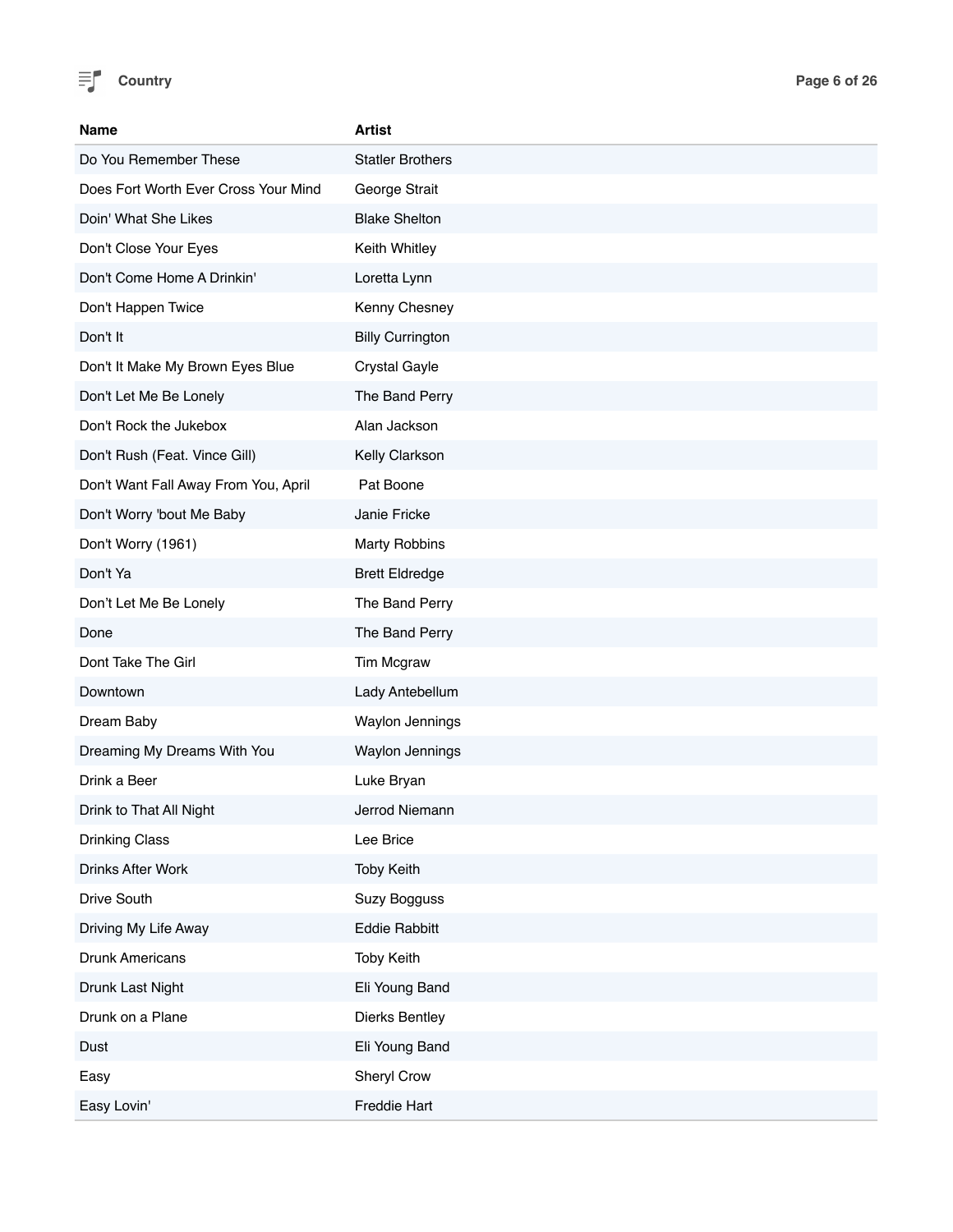

| <b>Name</b>                              | <b>Artist</b>              |
|------------------------------------------|----------------------------|
| Eat Sleep Love You Repeat                | <b>Rodney Atkins</b>       |
| El Cerrito Place                         | Kenny Chesney              |
| El Paso                                  | <b>Marty Robbins</b>       |
| Elvira                                   | Oakridge Boys              |
| Every Light in the House is On           | <b>Trace Adkins</b>        |
| Every Once In A While                    | <b>Blackhawk</b>           |
| Every Storm (Runs Out Of Rain)           | Gary Allan                 |
| Every Time Two Fools Collide             | Kenny Rogers & Dottie West |
| Every Which Way But Loose                | <b>Eddie Rabbitt</b>       |
| Everybody's Got Somebody but Me (feat    | Hunter Hayes               |
| Everything I Shouldn't Be Thinking About | <b>Thompson Square</b>     |
| Everywhere                               | <b>Tim McGraw</b>          |
| <b>Faded Love</b>                        | Bob Wills & Texas Playboys |
| <b>Family Tradition</b>                  | Hank Williams Jr.          |
| Fancy                                    | Reba McEntire              |
| Feelin' It                               | <b>Scotty McCreery</b>     |
| Feels So Right                           | Alabama                    |
| The Fightin' Side of Me                  | Merle Haggard              |
| Fire And Smoke                           | Earl Thomas Conley         |
| The Fireman                              | George Strait              |
| Fishin in the Dark                       | Nitty Gritty Dirt Band     |
| <b>Fist City</b>                         | Loretta Lynn               |
| Flowers On The Wall                      | The Statler Brothers       |
| <b>Fly</b>                               | Maddie & Tae               |
| Foggy Mountain Breakdown                 | Flatt and Scruggs          |
| Follow Your Arrow                        | Kacey Musgraves            |
| <b>Folsom Prison Blues</b>               | Johny Cash                 |
| Fool Hearted Memory                      | George Strait              |
| Foolish Pride                            | <b>Travis Tritt</b>        |
| For My Broken Heart                      | Reba McEntire              |
| For The Good Times                       | <b>Billie Jo Spears</b>    |
| For The Good Times                       | Kenny Rogers               |
| For The Good Times                       | <b>Ray Price</b>           |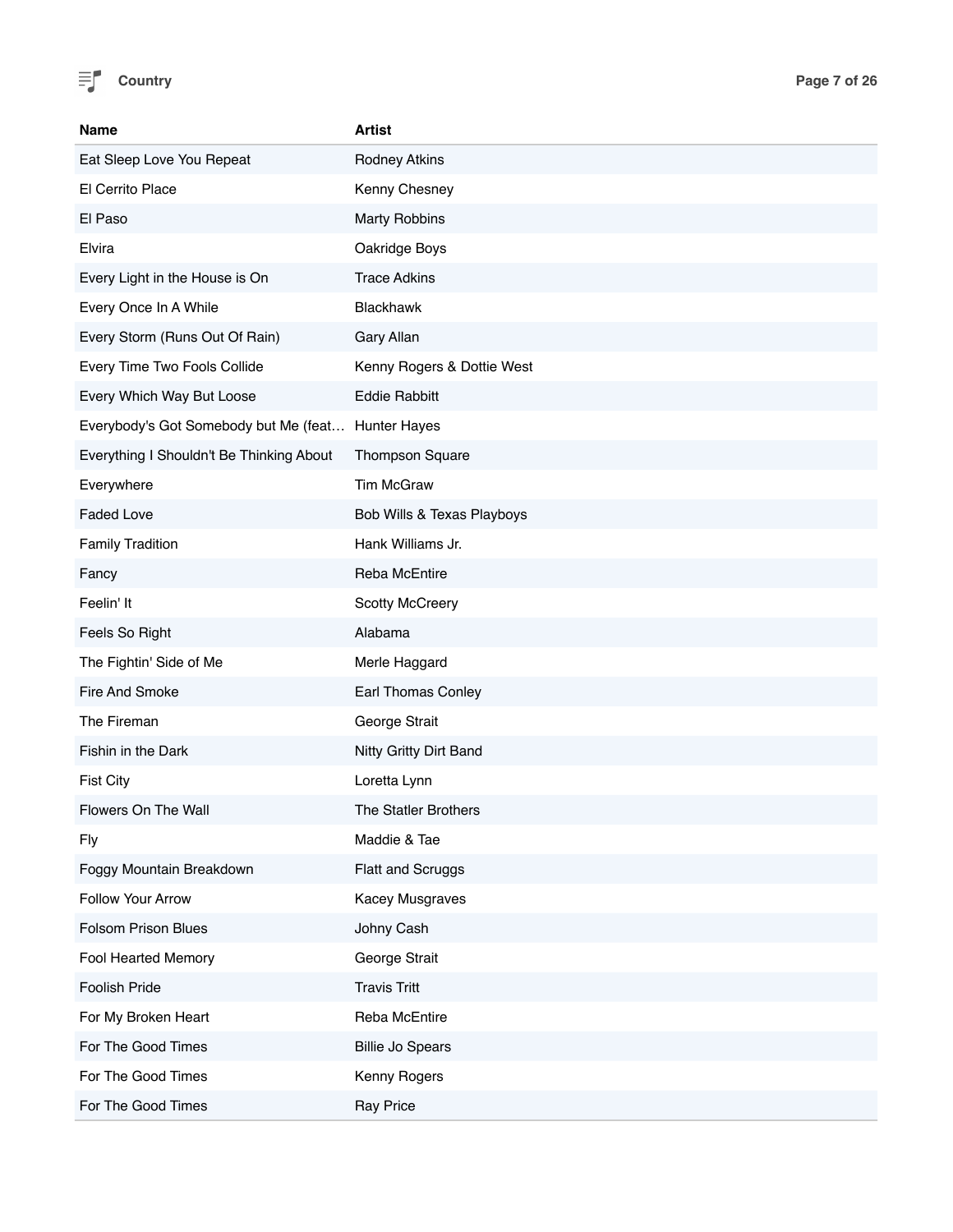

| Name                                | <b>Artist</b>                             |
|-------------------------------------|-------------------------------------------|
| Forever And Ever, Amen              | <b>Randy Travis</b>                       |
| Four Walls (1957)                   | Jim Reeves                                |
| <b>Friday Night</b>                 | Eric Paslay                               |
| Friends In Low Places               | <b>Garth Brooks</b>                       |
| From A Jack To A King               | <b>Ned Miller</b>                         |
| Funny How Time Slips Away           | Willie Nelson & Johnny Cash               |
| Galveston                           | Glen Cambell                              |
| The Gambler                         | Kenny Rogers                              |
| Gentle On My Mind                   | Glen Campbell                             |
| Georgia on My Mind                  | Willie Nelson                             |
| Get Me Some of That                 | <b>Thomas Rhett</b>                       |
| Get Your Shine On                   | Florida Georgia Line                      |
| Ghost Riders In The Sky             | Johnny Cash                               |
| Giddy Up Go                         | <b>Red Sovine</b>                         |
| Girl Crush                          | Little Big Town                           |
| Girl In a Country Song              | Maddie & Tae                              |
| <b>Girls Night Out</b>              | The Judds                                 |
| Give It All We Got Tonight -        | George Strait                             |
| Give Me Back My Hometown            | Eric Church                               |
| Go Rest High On That Mountain       | Vince Gill, Patty Loveless & Ricky Skaggs |
| God Bless the USA                   | Lee Greenwood                             |
| God Blessed Texas                   | <b>Little Texas</b>                       |
| <b>God Made Girls</b>               | Raelynn                                   |
| Going Out Like That                 | Reba McEntire                             |
| Golden Ring (W-George Jones) (1976) | <b>Tammy Wynette</b>                      |
| Gone (1957)                         | Ferlin Husky                              |
| Gone Crazy                          | Alan Jackson                              |
| Gonna Wanna Tonight                 | Chase Rice                                |
| Good Hearted Woman                  | Waylon Jennings                           |
| Good Hearted Woman (1975, 1976)     | Waylon Jennings & Willie Nelson           |
| A Good Year For The Roses           | George Jones                              |
| Goodbye In Her Eyes                 | Zac Brown Band                            |
| Goodbye Town                        | Lady Antebellu                            |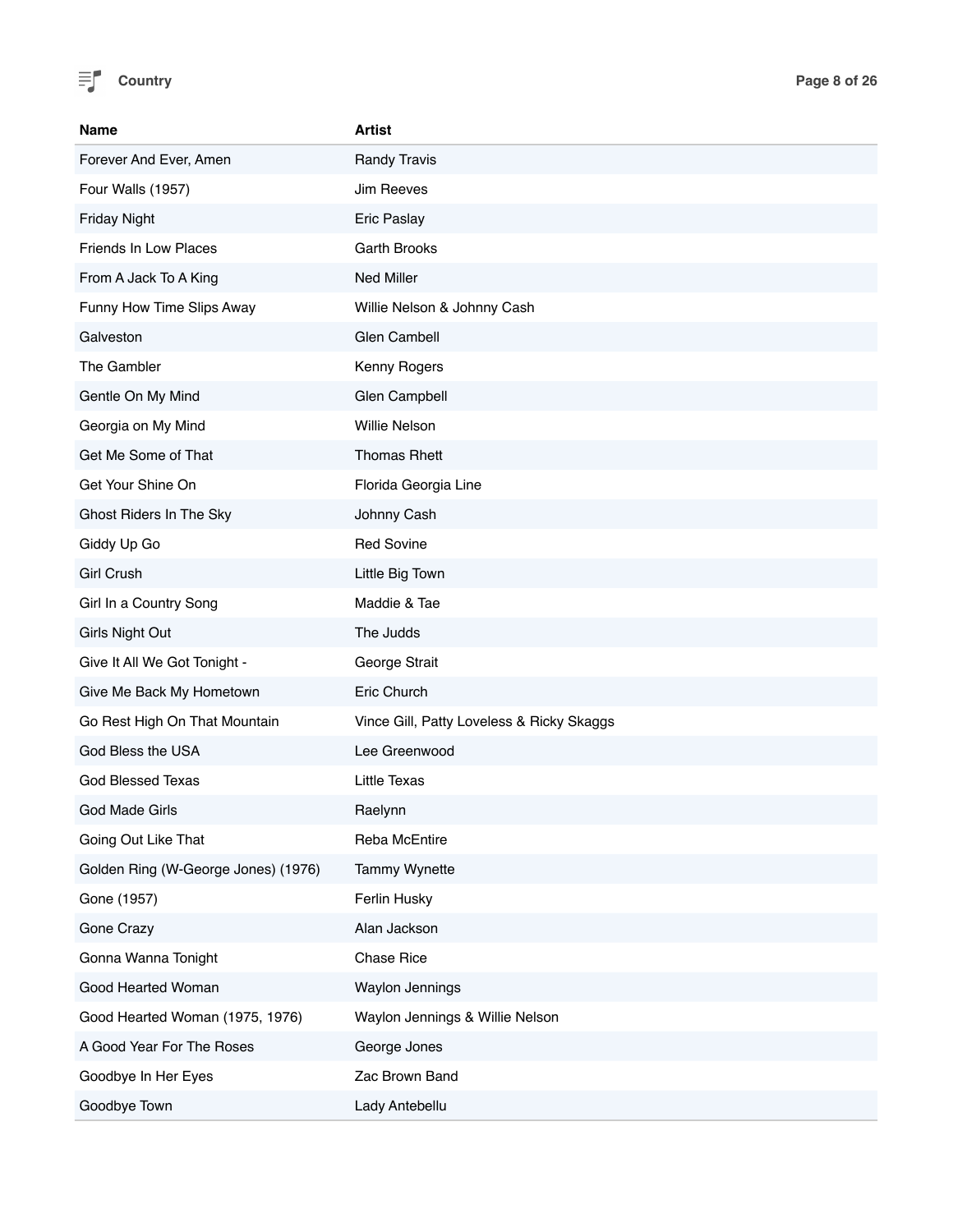

| <b>Name</b>                             | <b>Artist</b>              |
|-----------------------------------------|----------------------------|
| Goodnight Irene                         | Gene Autry                 |
| Goodnight Kiss                          | Randy Houser               |
| Granada                                 | Frankie Laine              |
| The Grand Tour                          | George Jones               |
| The Greatest                            | Kenny Rogers               |
| The Green, Green Grass Of Home (1965)   | Porter Wagoner             |
| Guitar Polka (1946)                     | Al Dexter                  |
| Guitars, Cadillacs                      | Dwight Yoakam              |
| A Guy Walks Into a Bar                  | <b>Tyler Farr</b>          |
| The Happiest Girl In The Whole Of U.S.A | Donna Fargo                |
| <b>Happy Trails</b>                     | Roy Rogers & Dale Evans    |
| Hard To Love                            | Lee Brice                  |
| Hard Workin' Man                        | Brooks & Dunn              |
| Harper Valley P.T.A.                    | Jeannie C. Riley           |
| Have I Told Lately That I Love You      | Gene Autry                 |
| He Didn't Have To Be                    | <b>Brad Paisley</b>        |
| He Stopped Loving Her Today             | George Jones               |
| He Thinks He'll Keep Her                | Mary Chapin Carpenter      |
| He'll Have To Go                        | Jim Reeves                 |
| The Heart of Dixie                      | Danielle Bradbery          |
| The Heart Won't Lie                     | Reba McEntire & Vince Gill |
| <b>Heartbreak Hotel</b>                 | <b>Elvis Presley</b>       |
| Heaven's Just A Sin Away                | The Kendalls               |
| Hell Of A Night                         | Dustin Lynch               |
| Hello Darlin                            | <b>Conway Twitty</b>       |
| <b>Hello Walls</b>                      | Faron Young                |
| Helluva Life                            | Frankie Ballard            |
| Help Me Make It Through The Night       | Sammi Smith                |
| Here Comes My Baby (1964)               | Dottie West                |
| Here In The Real World                  | Alan Jackson               |
| Here You Come Again                     | Dolly Parton               |
| Here's A Quarter(Call Someone Who Ca    | <b>Travis Tritt</b>        |
| Hey Girl                                | <b>Billy Currington</b>    |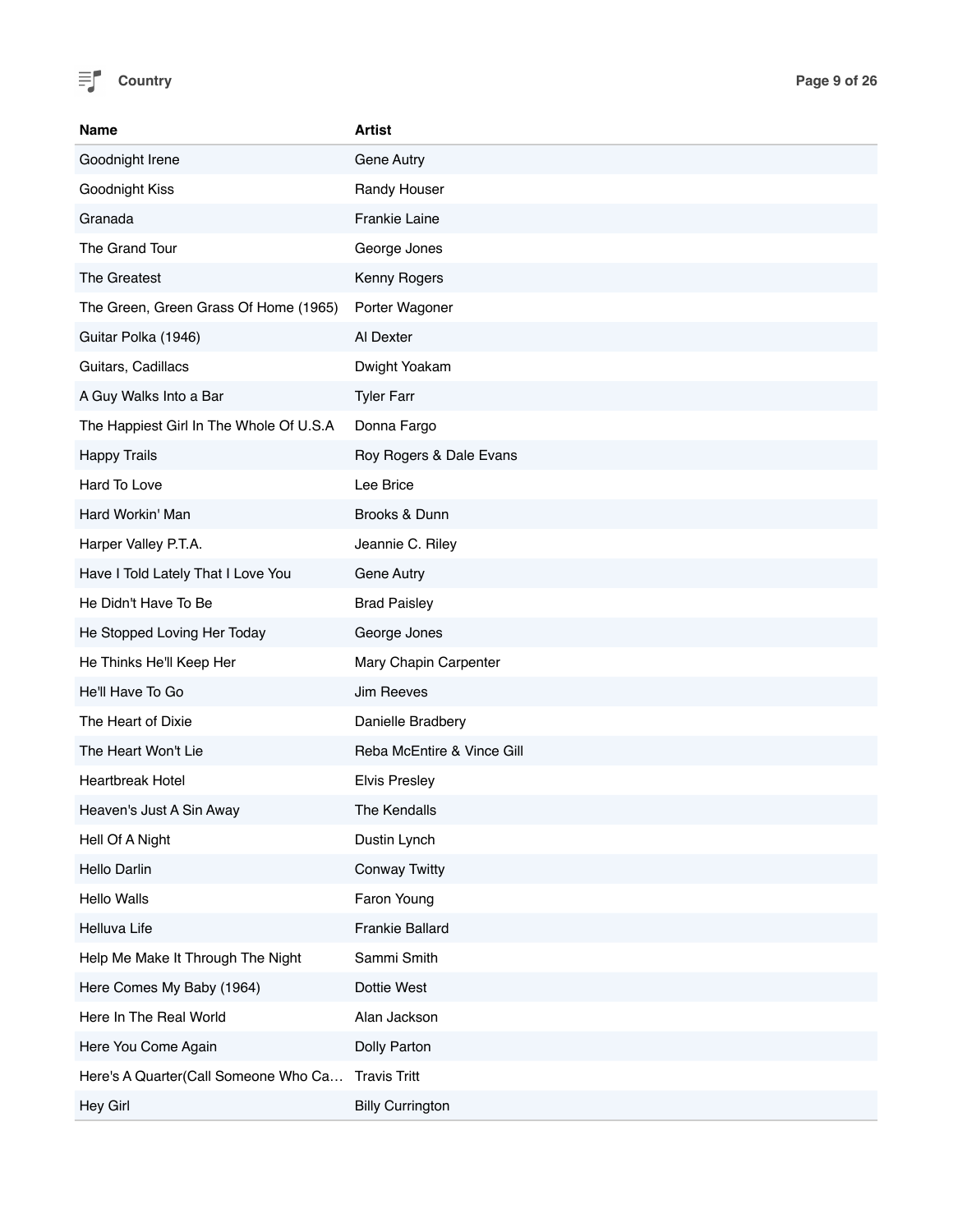

| <b>Name</b>                                     | <b>Artist</b>             |
|-------------------------------------------------|---------------------------|
| Hey Good Looking                                | Hank Williams Sr.         |
| <b>Hey Porter</b>                               | Johnny Cash               |
| Hey Pretty Girl                                 | Kip Moore                 |
| Hey Won't You Play Another Somebody             | B.J. Thomas               |
| High Noon                                       | <b>Frankie Laine</b>      |
| High Noon                                       | <b>Tex Ritter</b>         |
| Highway Don't Care                              | <b>Tim McGraw</b>         |
| <b>Hillbilly Rock</b>                           | <b>Marty Stuart</b>       |
| <b>Hillbilly Shoes</b>                          | Montgomery Gentry         |
| Holdin' Heaven                                  | <b>Tracy Byrd</b>         |
| Holding Her and Loving You                      | <b>Earl Thomas Conley</b> |
| Holes in the Floor of Heaven                    | <b>Steve Wariner</b>      |
| Home Is Where You Are                           | Willie Nelson             |
| Homecoming                                      | Tom T Hall                |
| Homegrown                                       | Zac Brown Band            |
| Homegrown Honey                                 | Darius Rucker             |
| Honky Tonk Merry Go Round                       | Patsy Cline               |
| Hope on the Rocks                               | <b>Toby Keith</b>         |
| Hope You Get Lonely Tonight                     | Cole Swindell             |
| How Country Feels                               | Randy Houser              |
| How Do I Live                                   | Trisha Yearwood           |
| How Do You Like Me Now                          | <b>Toby Keith</b>         |
| <b>How Forever Feels</b>                        | Kenny Chesney             |
| Hummingbird                                     | Frankie Laine             |
| Hungry For Love                                 | Patsy Cline               |
| I Ain't Never (1972)                            | <b>Mel Tillis</b>         |
| I Always Get Lucky With You                     | George Jones              |
| I Believe                                       | Frankie Laine             |
| I Believe In You                                | Don Williams              |
| I Can Take It Fron There                        | Chris Young               |
| I Can't Help It (If I'm Still In Love With You) | Hank Williams, Sr.        |
| I Can't Stop Loving You (1962)                  | Ray Charles               |
| I Can't Stop Loving You 1958                    | Don Gibson                |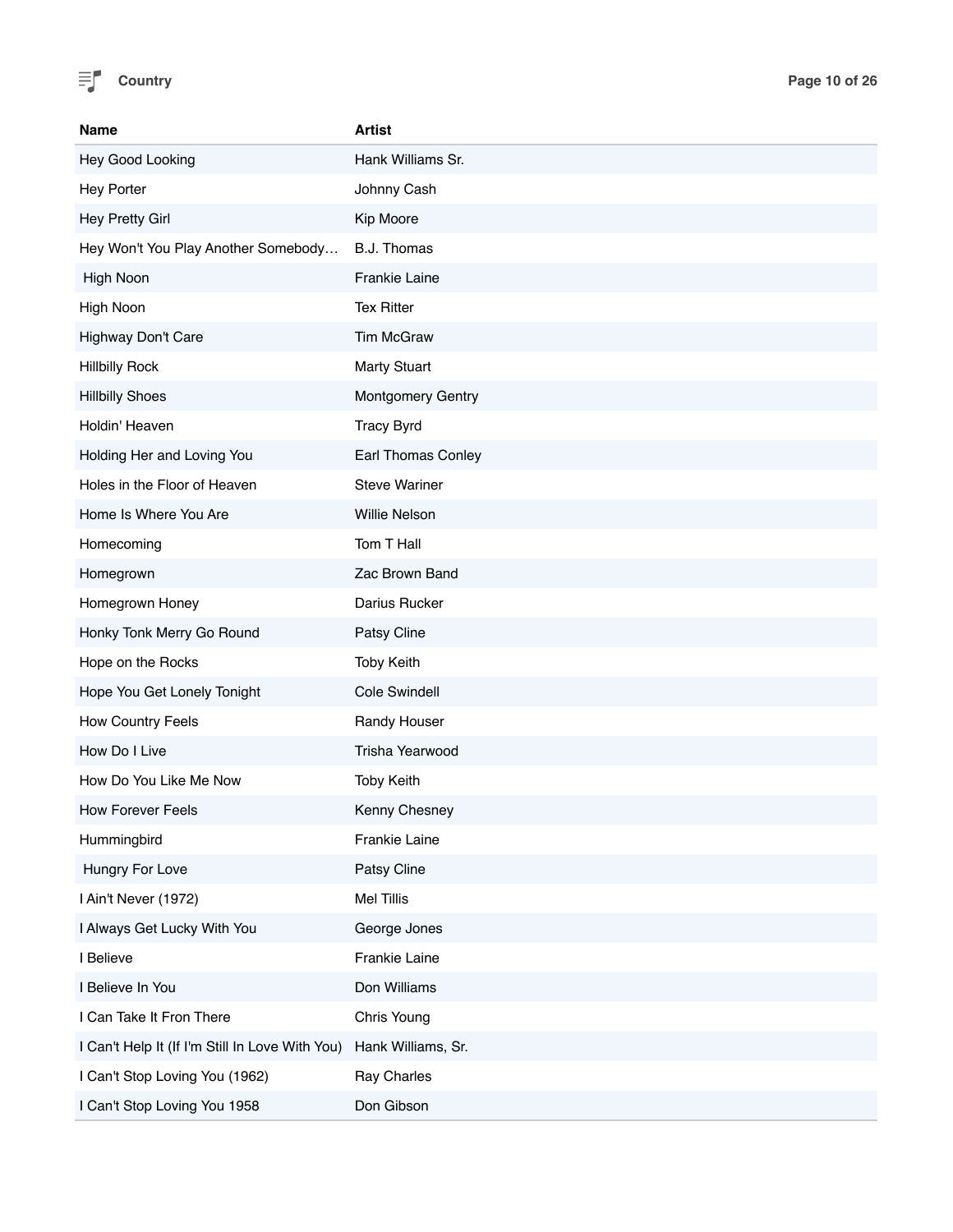

| <b>Name</b>                               | Artist                          |
|-------------------------------------------|---------------------------------|
| I Don't Call Him Daddy                    | Doug Supernaw                   |
| I Don't Dance                             | Lee Brice                       |
| I Drove Your Truck                        | Lee Brice                       |
| I Fall To Pieces                          | Patsy Cline                     |
| I Feel Sorry For Him                      | Willie Nelson                   |
| I Got a Car                               | George Strait                   |
| I Got a Tiger by the Tail                 | <b>Buck Owens</b>               |
| I Got Mexico                              | Eddy Raven                      |
| I Hold On                                 | <b>Dierks Bentley</b>           |
| I Hope You Dance                          | Lee Ann Womack                  |
| I Just Wanted You To Know                 | Mark Chesnutt                   |
| I Let Her Lie                             | Daryle Singletary               |
| I Like It, I Love It                      | <b>Tim McGraw</b>               |
| I Love A Rainy night                      | <b>Eddie Rabbitt</b>            |
| I Love The Way You Love Me                | John Michael Montgomery         |
| I Miss My Friend                          | Darryl Worley                   |
| I Need You                                | Sonny James                     |
| I Never Promised You A Rose Garden        | Lyn Anderson                    |
| I sang Dixie                              | Dwight Yoakam                   |
| I Still Believe in You                    | Vince Gill                      |
| I Swear                                   | John Michael Montgomery         |
| I Think I'll Just Stay Here and Drink     | Merle Haggard                   |
| I Walk The Line                           | Johnny Cash                     |
| I Wanna Be Loved Like That                | Shenandoah                      |
| I Want Crazy                              | <b>Hunter Hayes</b>             |
| I Want To Be A Cowboy's Sweetheart (1     | Patsy Montana                   |
| I Was Country When Country Wasn't Cool    | Barbara Mandrell & George Jones |
| I Will Always Love You                    | Dolly Parton                    |
| I Won't Take Less Than Your Love          | Paul Overstreet & Tanya Tucker  |
| I Wouldn't Have Missed It For The World   | Ronnie Milsap                   |
| I Wouldn't Want To Live If You Didn't Lov | Don Williams                    |
| I'd Love To Lay You Down                  | <b>Conway Twitty</b>            |
| I'll Go to My Grave Loving You            | <b>Statler Brothers</b>         |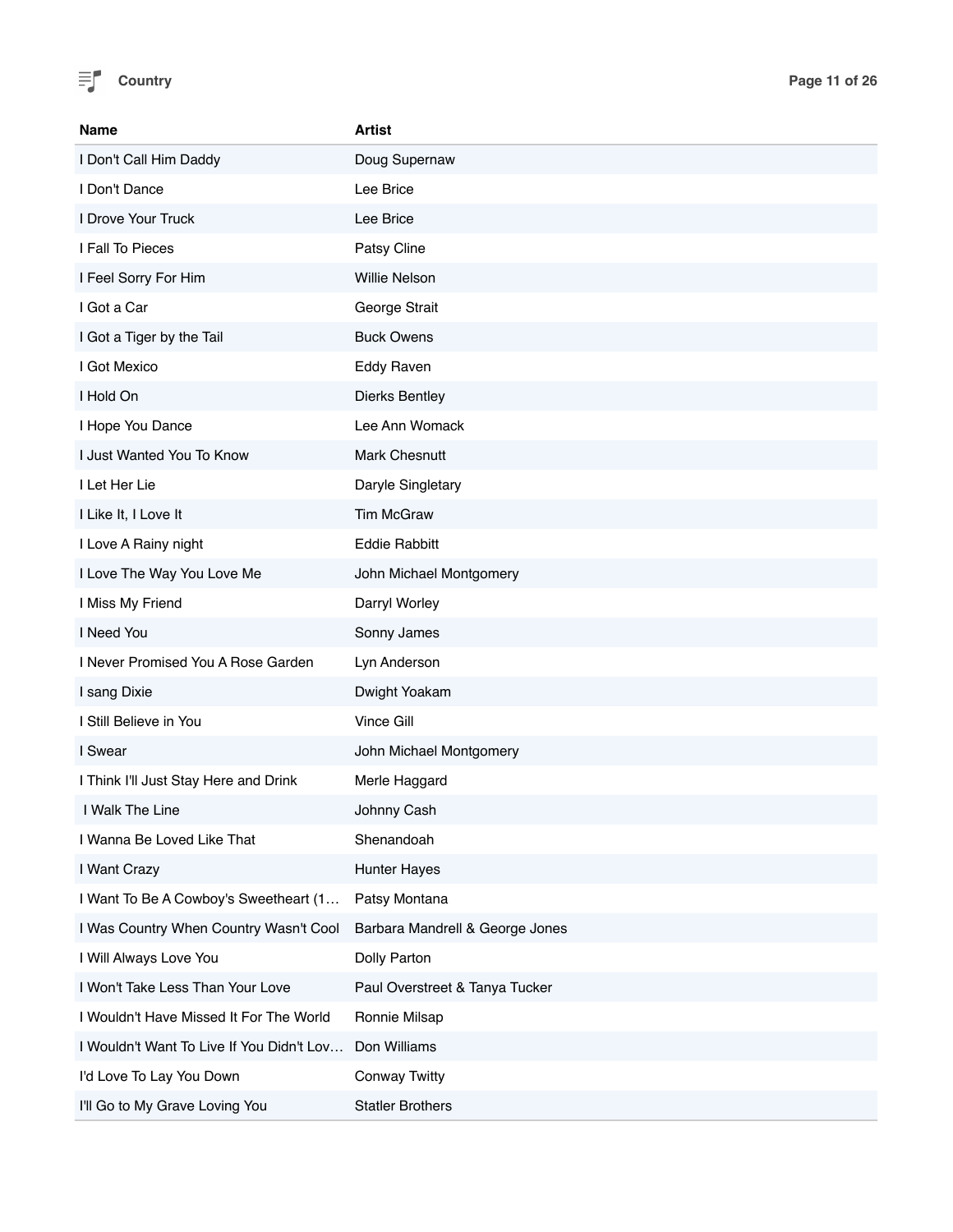

| Name                                     | <b>Artist</b>           |
|------------------------------------------|-------------------------|
| I'll Hold You In My Heart (1947)         | <b>Eddy Arnold</b>      |
| I'll Still Be Loving You                 | <b>Restless Heart</b>   |
| I'm a Ramblin' Man                       | Waylon Jennings         |
| I'm Gonna Sing You A Sad Song, Suzy      | Kenny Rogers            |
| I'm Moving On                            | <b>Hank Snow</b>        |
| I'm Not Lisa                             | Jessi Colter            |
| I'm Not Strong Enough To Say No          | <b>BlackHawk</b>        |
| I'm So Lonesome I Could Cry              | <b>Billie Jo Spears</b> |
| I'm So Lonesome I Could Cry (1949,1966)  | Hank Williams           |
| I'm Sorry                                | <b>Brenda Lee</b>       |
| I'm To Blame                             | Kip Moore               |
| I've Forgotten More Than You'll Ever Kn  | The Davis Sisters       |
| I've Got A Tiger By The Tail (1965)      | <b>Buck Owens</b>       |
| If Bubba Can Dance                       | Shenandoah              |
| If I Didn't Have You                     | <b>Thompson Square</b>  |
| If The Devil Danced In Empty Pockets     | Joe Diffie              |
| If Tomorrow Never Comes                  | <b>Garth Brooks</b>     |
| If We Make It Through December           | Merle Haggard           |
| If You've Got The Money, I've Got The Ti | <b>Lefty Frizzell</b>   |
| In a Week or Two                         | Diamond Rio             |
| In the Jailhouse Now                     | Webb Pierce             |
| In The Jailhouse Now (1928)              | Jimmie Rodgers          |
| In The Jailhouse Now (1955)              | <b>Webb Pierce</b>      |
| In This Life                             | Collin Raye             |
| Independence Day                         | Martina McBride         |
| Indiana Girl                             | Pat Boone               |
| Invisible                                | <b>Hunter Hayes</b>     |
| Is Anybody Going To San Antone           | <b>Charlie Pride</b>    |
| Is There Life Out There                  | Reba McEntire           |
| It Goes Like This                        | <b>Thomas Rhett</b>     |
| It Matters To Me                         | Faith Hill              |
| It Must Be Love                          | Don Williams            |
| It Sure Is Monday                        | Mark Chestnutt          |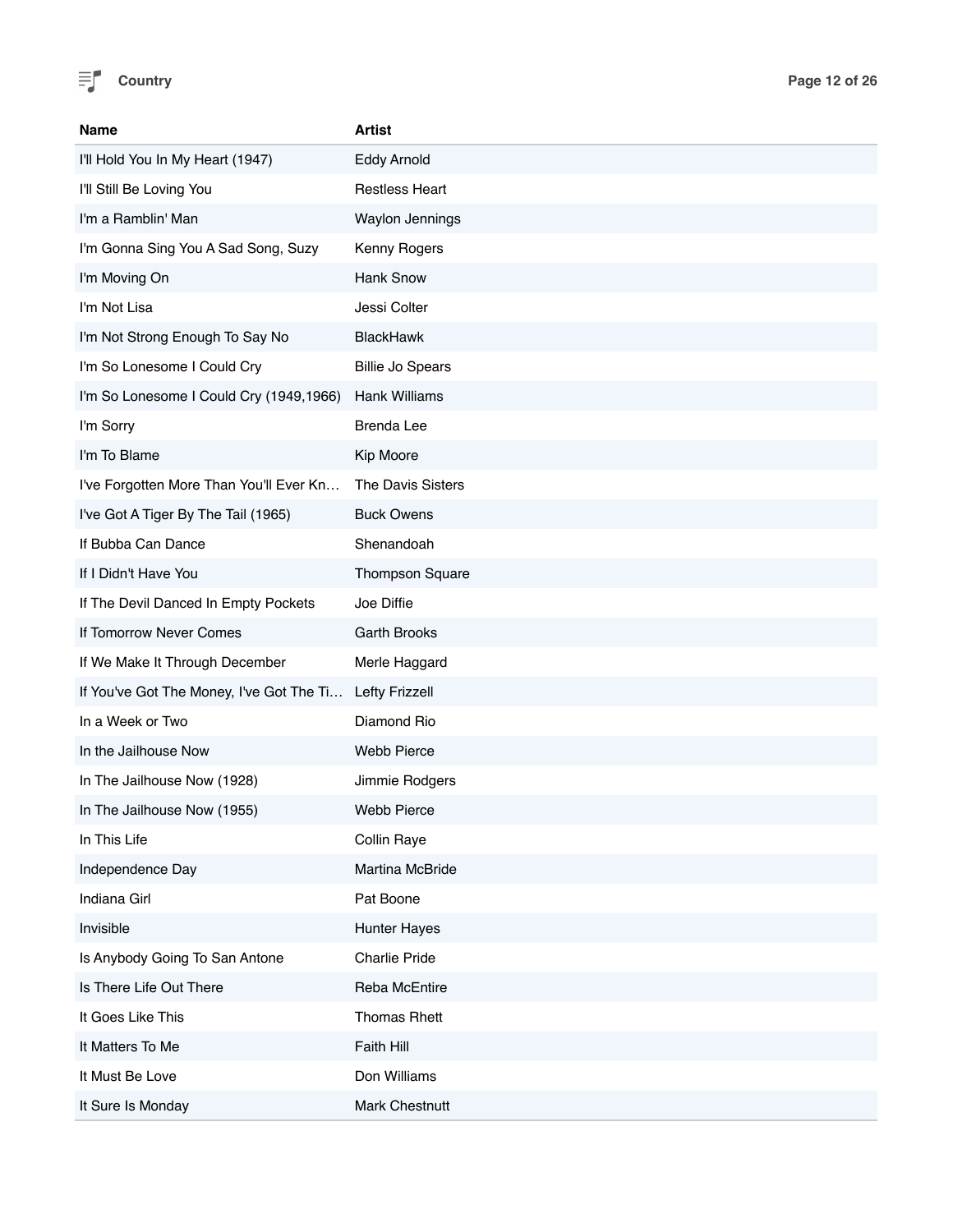

| <b>Name</b>                         | <b>Artist</b>                 |
|-------------------------------------|-------------------------------|
| It Was Almost Like a Song           | Ronnie Milsap                 |
| It Wasn't God Who Made Honky-Tonk A | <b>Kitty Wells</b>            |
| It's a Great Day to Be Alive        | <b>Travis Tritt</b>           |
| It's A Little Too Late              | Tanya Tucker                  |
| It's A Love Thing                   | Keith Urban                   |
| It's Just A Matter Of Time          | Randy Travis                  |
| It's Only Make Believe              | <b>Conway Twitty</b>          |
| It's Your Love                      | Tim McGraw & Faith Hill       |
| Jambalaya                           | Hank Williams Sr.             |
| Jezebel                             | Frankie Laine                 |
| Jolene                              | Dolly Parton                  |
| Joshua                              | Dolly Parton                  |
| Jump Right In                       | Zac Brown Band                |
| Just Gettin' Started                | Jason Aldean                  |
| Just Someone I Used To Know (1969)  | Porter Wagoner & Dolly Parton |
| Kaw-Liga                            | Hank Williams, Sr.            |
| Keep It Between the Lines           | Ricky Van Shelton             |
| Keep Them Kisses Comin'             | Craig Campbell                |
| Keeper of the Stars                 | <b>Tracy Byrd</b>             |
| Kentucky Rain                       | <b>Elvis Presley</b>          |
| Killin' Time                        | <b>Clint Black</b>            |
| King Of The Road                    | Roger Miller                  |
| Kiss An Angel Good Morning          | <b>Charlie Pride</b>          |
| Kiss Tomorrow Goodbye               | Luke Bryan                    |
| Kiss you in the morning             | Michael Ray                   |
| Kiss You Tonight                    | David Nail                    |
| Lady                                | Kenny Rogers                  |
| Last Thing On My Mind               | Anne Murray                   |
| The Last Thing On My Mind           | Dolly Parton & Porter Wagner  |
| Later On                            | The Swon Brothers             |
| Lay Low                             | Josh Turner                   |
| Lead Me On                          | Conway Twitty & Loretta Lynn  |
| Leave the Night On                  | Sam Hunt                      |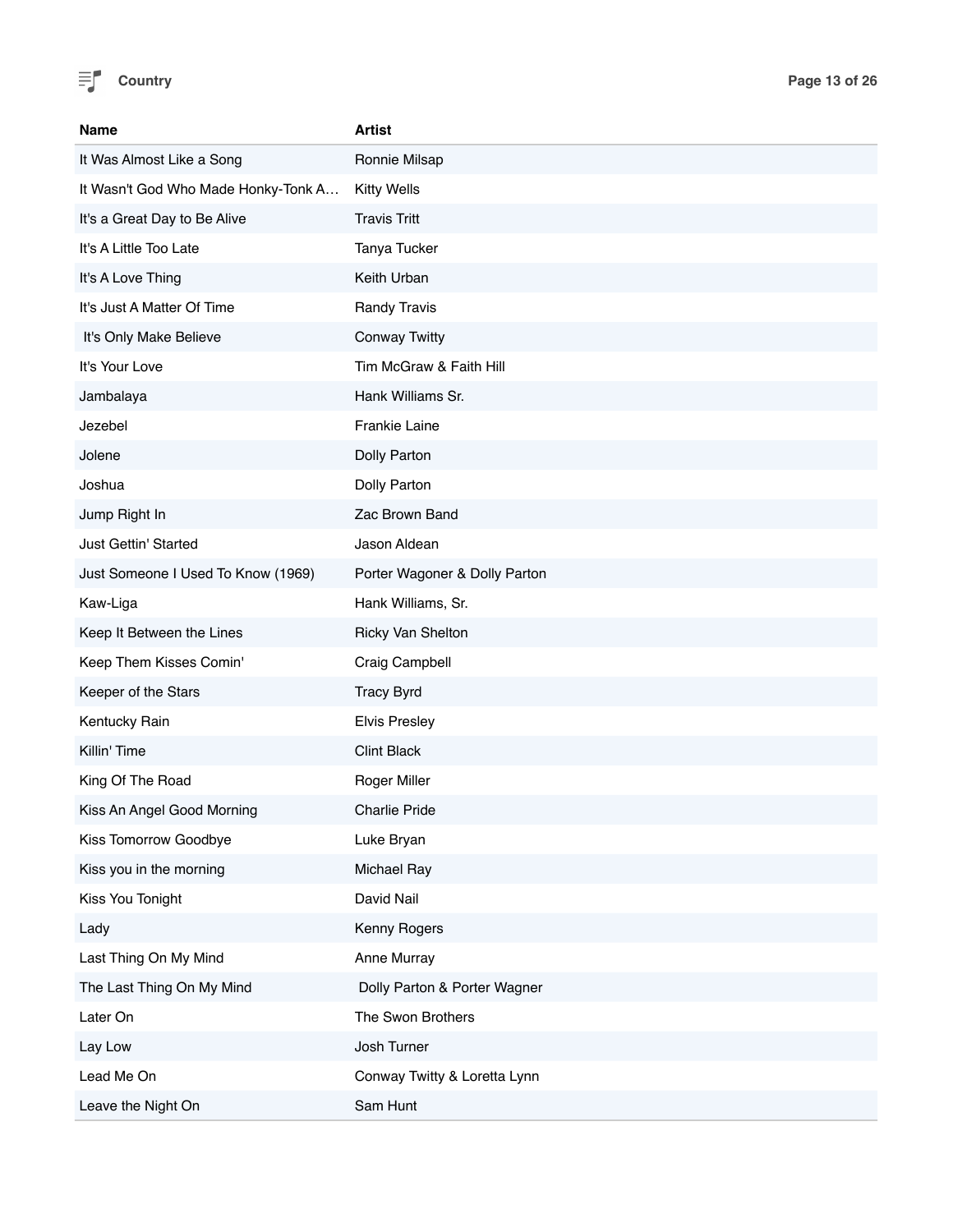

| Name                                    | Artist                       |
|-----------------------------------------|------------------------------|
| Leaving Louisiana In The Broad Daylight | Oak Ridge Boys               |
| Let There Be Cowgirls                   | Chris Cagle                  |
| Let's Pretend                           | Willie Nelson                |
| Letter To Heaven                        | Dolly Parton                 |
| Lettin' the Night Roll                  | Justin Moore                 |
| Like A Cowboy                           | Randy Houser                 |
| Like Jesus Does                         | Eric Church                  |
| Linda On My Mind                        | <b>Conway Twitty</b>         |
| Little Bit of Everything                | Keith Urban                  |
| <b>Little Bitty</b>                     | Alan Jackson                 |
| Little Goodbyes                         | SHeDAISY                     |
| Little Green Apples                     | Roger Miller                 |
| A Little Less Talk                      | <b>Toby Keith</b>            |
| Little Red Rodeo                        | Collin Raye                  |
| Little Red Wagon                        | Miranda Lambert              |
| Little Toy Guns                         | Carrie Underwood             |
| Living In A Moment                      | Ty Herndon                   |
| Lonely Eyes                             | Chris Young                  |
| Lonely Tonight (feat. Ashley Monroe)    | <b>Blake Shelton</b>         |
| Lonesome, On'ry and Mean                | Waylon Jennings              |
| Long Black Veil                         | Lefty Frizzel                |
| Long Gone Lonesome Blues                | Hank Williams Sr             |
| Long Haired Country Boy                 | <b>Charlie Daniels Band</b>  |
| Look at You                             | Big & Rich                   |
| Look Heart, No Hands                    | <b>Randy Travis</b>          |
| Lookin for Love                         | Johnny Lee                   |
| Lookin' At The World Through a Windshi  | Del Reeves                   |
| Lookin' For Love (1980)                 | Johnny Lee                   |
| Lookin' for That Girl                   | Tim McGraw                   |
| Loose Talk (1954)                       | Carl Smith                   |
| Lord I Hope This Day Is Good            | Don Williams                 |
| Lost in the 50s Tonight                 | Ronnie Milsap                |
| Louisiana Woman, Mississippi Man        | Conway Twitty & Loretta Lynn |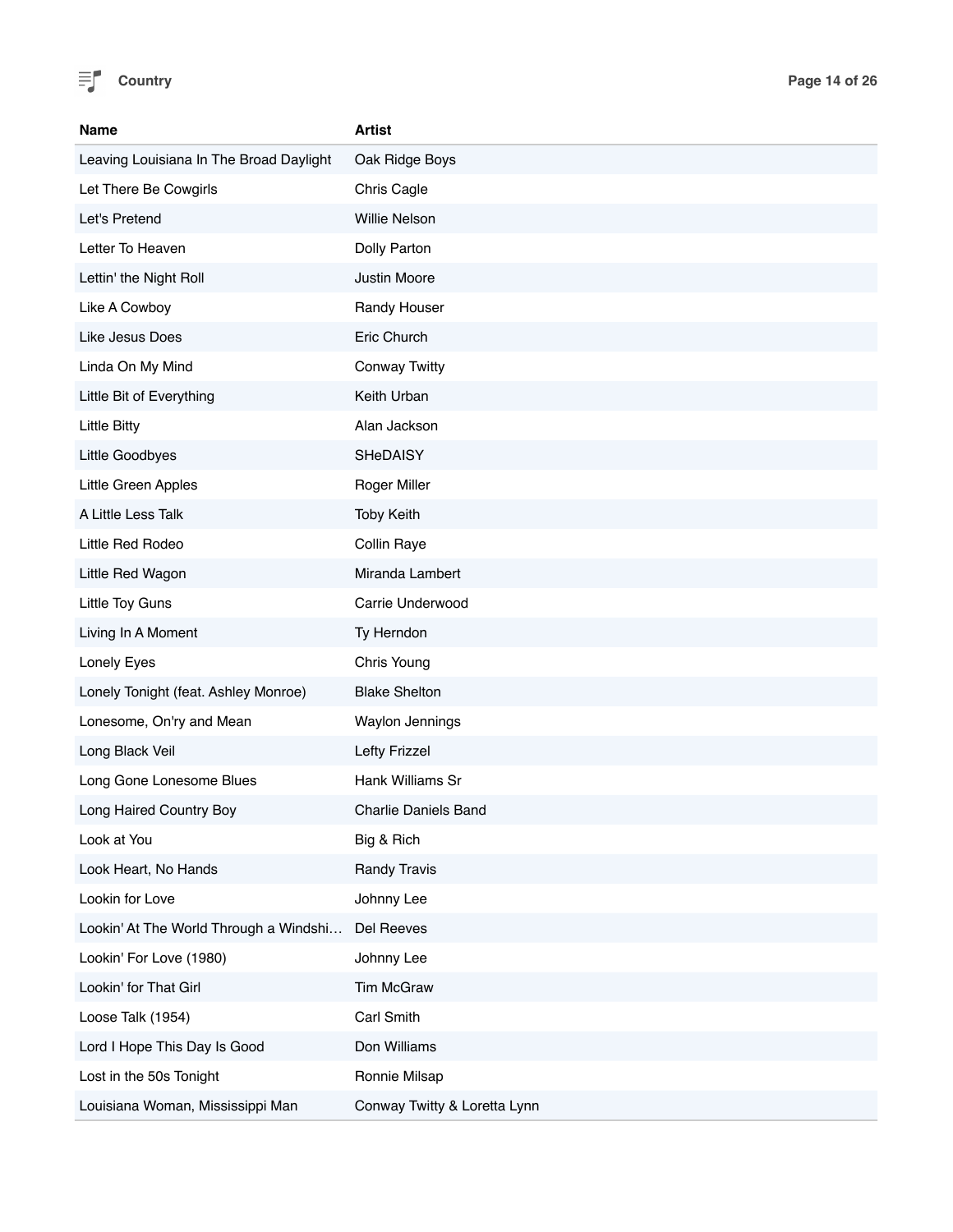

| <b>Name</b>                           | Artist                          |
|---------------------------------------|---------------------------------|
| Love a Little Stronger                | Diamond Rio                     |
| Love Can Build A Bridge               | The Judds                       |
| Love in the First Degree              | Alabama                         |
| Love In The Hot Afternoon             | Gene Watson                     |
| Love Me Like You Mean I               | Kelsea Ballerini                |
| Love Me Tender                        | <b>Elvis Presley</b>            |
| Love Without End Amen (1990)          | George Strait                   |
| Love You Like That                    | Canaan Smith                    |
| Love, Me                              | Collin Raye                     |
| Lovesick Blues                        | Hank Williams Sr.               |
| Lucille                               | Kenny Rogers                    |
| Luckenbach Texas (1980)               | Waylon Jennings                 |
| Make Me Wanna                         | <b>Thomas Rhett</b>             |
| Make The World Go Away                | Eddy Arnold                     |
| Makin' Believe                        | Dolly Parton                    |
| Mama He's Crazy                       | The Judds                       |
| Mama Tried                            | Merle Haggard                   |
| Mama's Broken Heart                   | Miranda Lambert                 |
| Mamas Don't Let Your Babies Grow Up   | Waylon Jennings & Willie Nelson |
| A Man Can Cry                         | <b>Freddie Fender</b>           |
| Matilda                               | <b>Freddie Fender</b>           |
| Me And You                            | Kenny Chesney                   |
| Mean To Me                            | <b>Brett Eldredge</b>           |
| Meanwhile Back At Mama's (feat. Faith | <b>Tim McGraw</b>               |
| Meet Me In Montana                    | Dan Seals&Marie Osmond          |
| Merry Go Round                        | Kacey Musgraves                 |
| Mi Vida Loca (My Crazy Life)          | Pam Tillis                      |
| Midnight In Montgomery                | Alan Jackson                    |
| Mine Would Be You                     | <b>Blake Shelton</b>            |
| Mississippi Cotton Pickin' Delta Town | Charlie Pride                   |
| Moanin' the Blues                     | Hank Williams I, II, III        |
| Mom                                   | Garth Brooks                    |
| The Mona Lisa                         | <b>Brad Paisley</b>             |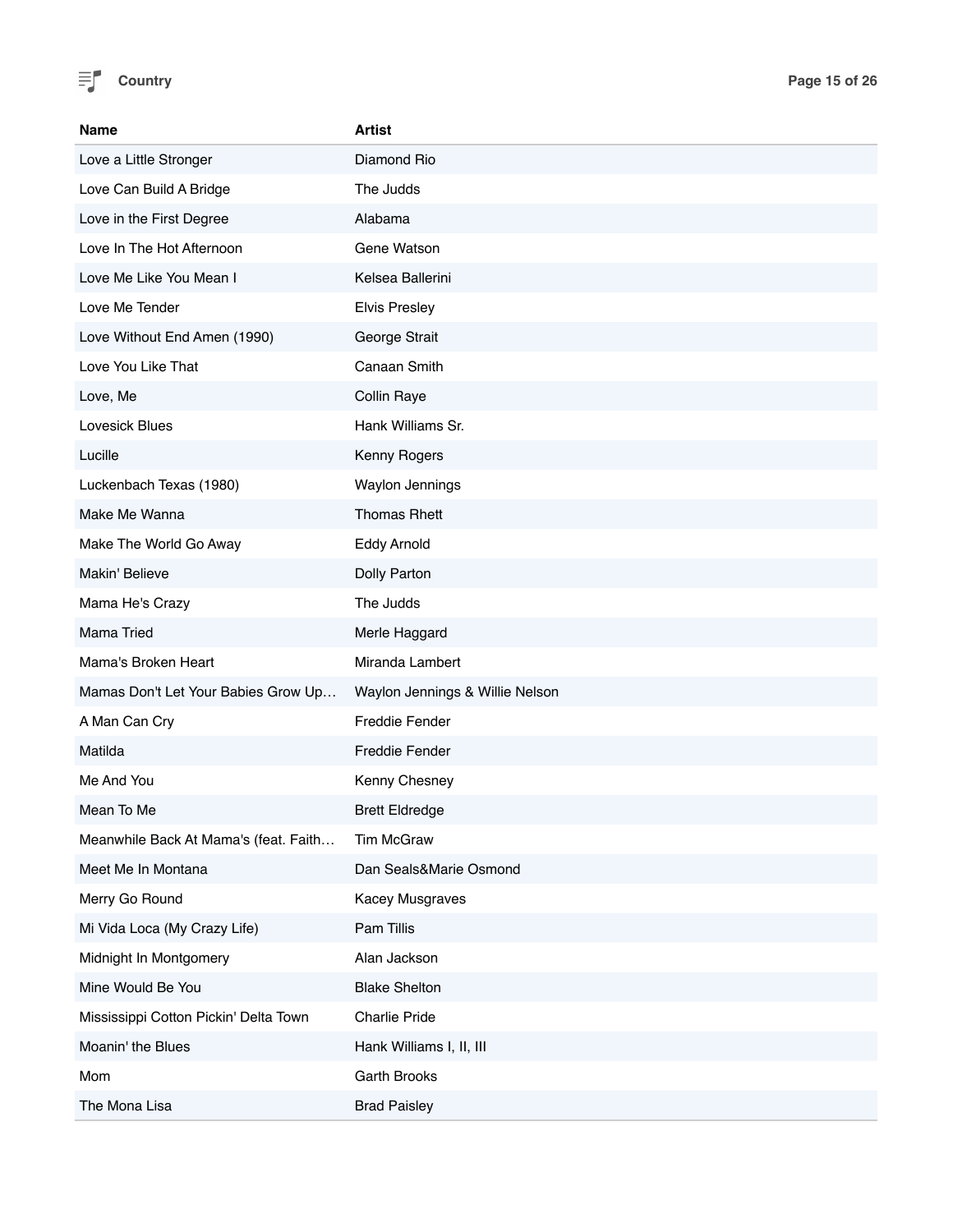

| Name                                | <b>Artist</b>                |
|-------------------------------------|------------------------------|
| Moonlight Gambler                   | <b>Frankie Laine</b>         |
| More Than Miles                     | <b>Brantley Gilbert</b>      |
| The Most Beautiful Girl             | <b>Charlie Rich</b>          |
| <b>Mountain Music</b>               | Alabama                      |
| Mr. Bojangels                       | <b>Frankie Laine</b>         |
| <b>Muleskinner Blues</b>            | <b>Bill Monroe</b>           |
| My Blue Ridge Mountain Boy          | Dolly Parton                 |
| My Eyes (feat. Gwen Sebastian)      | <b>Blake Shelton</b>         |
| My Hang Up Is You (1972)            | <b>Freddie Hart</b>          |
| My Heroes Have Always Been Cowboys  | <b>Willie Nelson</b>         |
| My Love                             | <b>Little Texas</b>          |
| My Own Kind Of Hat                  | Merle Haggard                |
| My Strongest Weakness               | Wynonna Judd                 |
| My Woman, My Woman, My Wife         | <b>Marty Robbins</b>         |
| Near You                            | George Jones & Tammy Wynette |
| Neon Light                          | <b>Blake Shelton</b>         |
| Neon Moon                           | Brooks & Dunn                |
| Never Again, Again                  | Lee Ann Womack               |
| New San Antonio Rose (1944)         | <b>Bob Wills</b>             |
| Night Life                          | BB King & Willie Nelson      |
| The Night They Drove Old Dixie Down | <b>Earl Thomas Conley</b>    |
| Night Train                         | Jason Aldean                 |
| No News                             | Lonestar                     |
| no one needs to know                | Shania Twain                 |
| No Place That Far                   | Sara Evans & Vince Gill      |
| No Time to Kill                     | <b>Clint Black</b>           |
| Nobody Likes Sad Songs              | Ronnie Milsap                |
| North To Alaska                     | Johnny Horton                |
| Not a Moment Too Soon               | <b>Tim McGraw</b>            |
| Not On Your Love                    | Jeff Carson                  |
| Not That Different                  | Collin Raye                  |
| Oh Lonesome Me                      | Don Gibson                   |
| Okie From Muskogee                  | Merle Haggard                |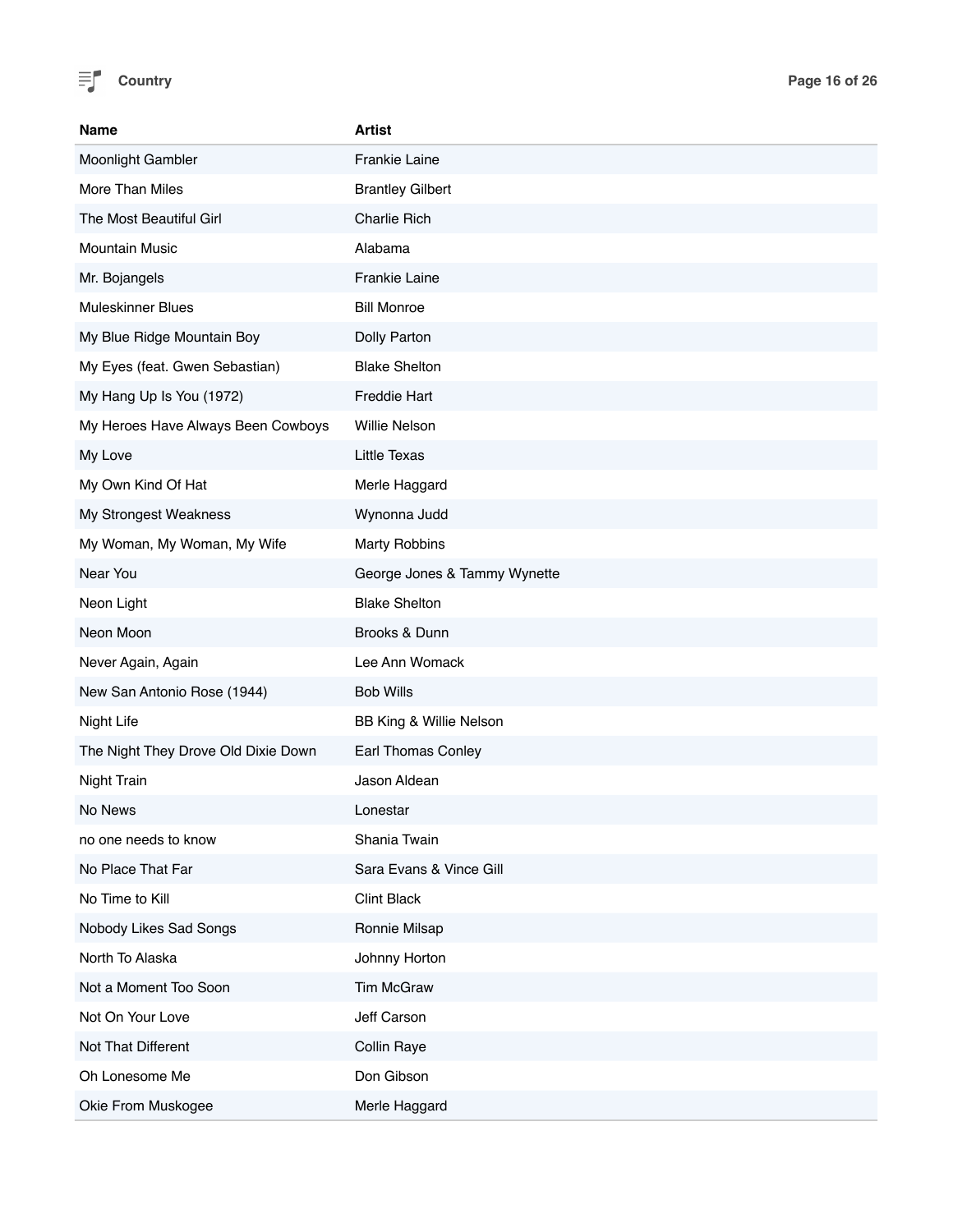

| <b>Name</b>                                        | <b>Artist</b>                                 |
|----------------------------------------------------|-----------------------------------------------|
| Old Dogs, Children, And Watermelon Wine Tom T Hall |                                               |
| Old Enough To Know Better                          | Wade Hayes                                    |
| Old Flame                                          | Alabama                                       |
| Older Women                                        | Ronnie McDowell                               |
| On the Other Hand                                  | <b>Randy Travis</b>                           |
| On The Sunny Side Of The Street                    | <b>Frankie Laine</b>                          |
| On The Verge                                       | Collin Raye                                   |
| Once A Day (1964)                                  | Connie Smith                                  |
| One Has My Name, Other Has My Heart                | Jerry Lee Lewis                               |
| One More Day                                       | Diamond Rio                                   |
| One More Last Chance                               | Vince Gill                                    |
| One Of Those Nights                                | Tim Mcgraw                                    |
| The One That Got Away                              | Jake Owen                                     |
| One Way Ticket                                     | LeAnn Rimes                                   |
| Only Daddy That Will Walk The                      | Waylon Jennings                               |
| The Only Way I Know                                | Jason Aldean (Feat. Luke Bryan & Eric Church) |
| Orange Blossom Special                             | Johnny Cash                                   |
| <b>Ordinary Life</b>                               | Chad Brock                                    |
| The Outsiders                                      | Eric Church                                   |
| Outta My Head                                      | Craig Campbell                                |
| Pancho & Lefty                                     | Merle Haggard & Willie Nelson                 |
| Paper Roses                                        | Marie Osmond                                  |
| Parking Lot Party                                  | Lee Brice                                     |
| Passionate Kisses                                  | Mary-Chapin Carpenter                         |
| Payback                                            | <b>Rascal Flatts</b>                          |
| Perfect Storm                                      | <b>Brad Paisley</b>                           |
| Phantom 309                                        | <b>Red Sovine</b>                             |
| Pickup Man                                         | Joe Diffey                                    |
| Pieces                                             | Gary Allan                                    |
| The Pill                                           | Loretta Lynn                                  |
| Pirate Flag                                        | Kenny Chesney                                 |
| Play It Again                                      | Luke Bryan                                    |
| Please Help Me I'm Falling                         | Hand Locklin                                  |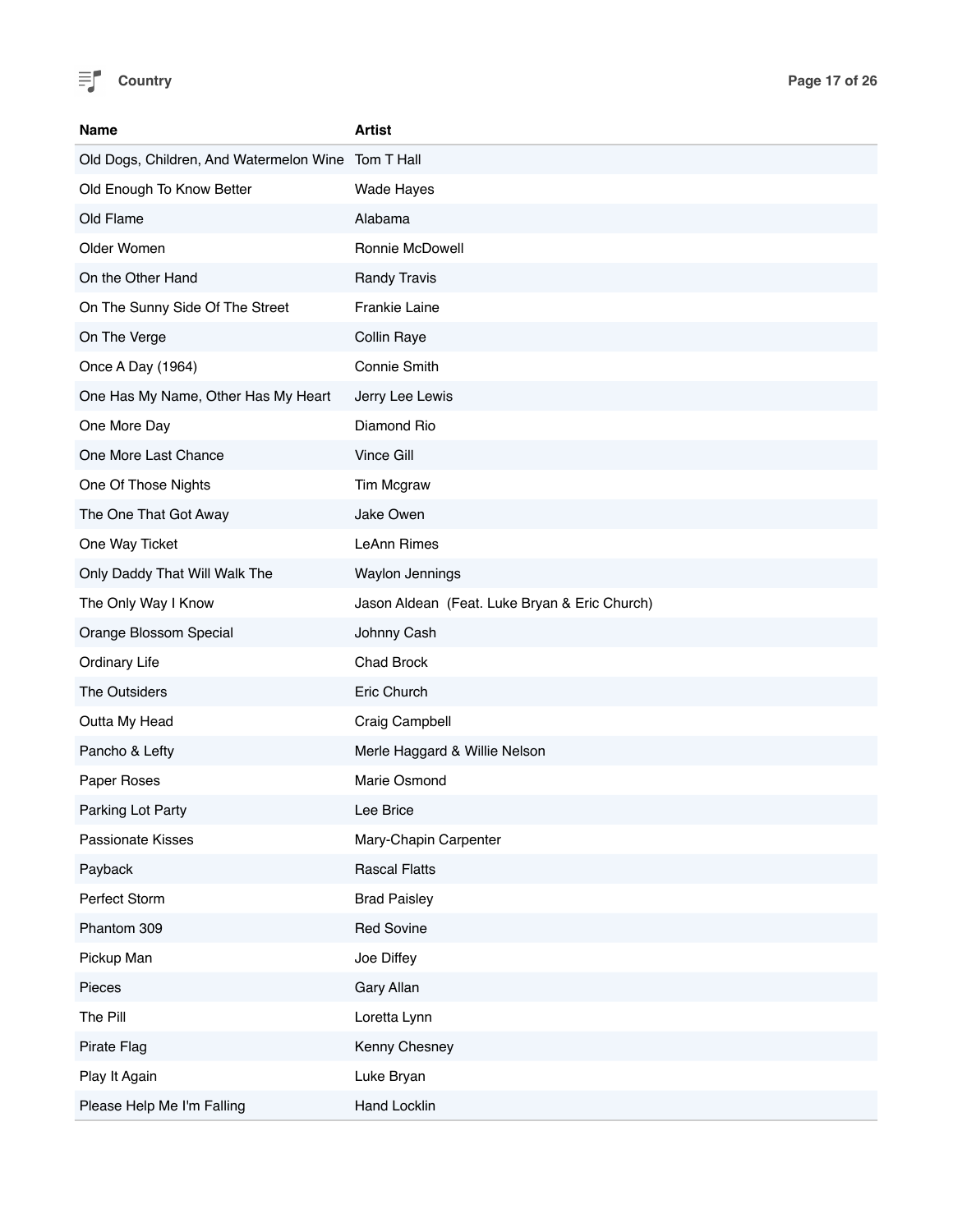

| Name                                 | <b>Artist</b>            |
|--------------------------------------|--------------------------|
| Please Remember Me                   | <b>Tim McGraw</b>        |
| Po Folks                             | <b>Bill Anderson</b>     |
| Point At You                         | Justin Moore             |
| Pour Me                              | <b>Trick Pony</b>        |
| Pray for You                         | The Swon Brothers        |
| Prayin' For Daylight                 | <b>Rascal Flatts</b>     |
| The Prisoner's Song (1924,1925)      | Vernon Dalhart           |
| Pure Love                            | Ronnie Milsap            |
| Queen Of The Silver Dollar           | <b>Billie Joe Spears</b> |
| The Race Is On                       | George Jones             |
| Radio                                | Darius Rucker            |
| Rainy Day Woman                      | Waylon Jennings          |
| Raise 'Em Up (feat Eric Church)      | Keith Urban              |
| Rawhide                              | Frankie Laine            |
| Ready Set Roll                       | <b>Chase Rice</b>        |
| Red                                  | <b>Taylor Swift</b>      |
| <b>Redneck Crazy</b>                 | <b>Tyler Farr</b>        |
| <b>Redneck Girl</b>                  | <b>Bellamy Brothers</b>  |
| Rednecks, White Socks and Blue Ribbo | Johnny Russell           |
| Redwing                              | Glen Campbell            |
| Release Me                           | Dolly Parton             |
| Reuben James                         | Kenny Rogers             |
| Rewind                               | <b>Rascal Flatts</b>     |
| Rhinestone Cowboy                    | Glen Campbell            |
| Ring of Fire                         | Johnny Cash              |
| Riot                                 | <b>Rascal Flatts</b>     |
| The River                            | Garth Brooks             |
| <b>River Bank</b>                    | <b>Brad Paisley</b>      |
| Rock Island Line                     | Johnny Cash              |
| Rocky Mountain Music                 | <b>Eddie Rabbitt</b>     |
| Rocky Top                            | The Osborne Brothers     |
| Roller Coaster                       | Luke Bryan               |
| Room Full of Roses                   | <b>Mickey Gilley</b>     |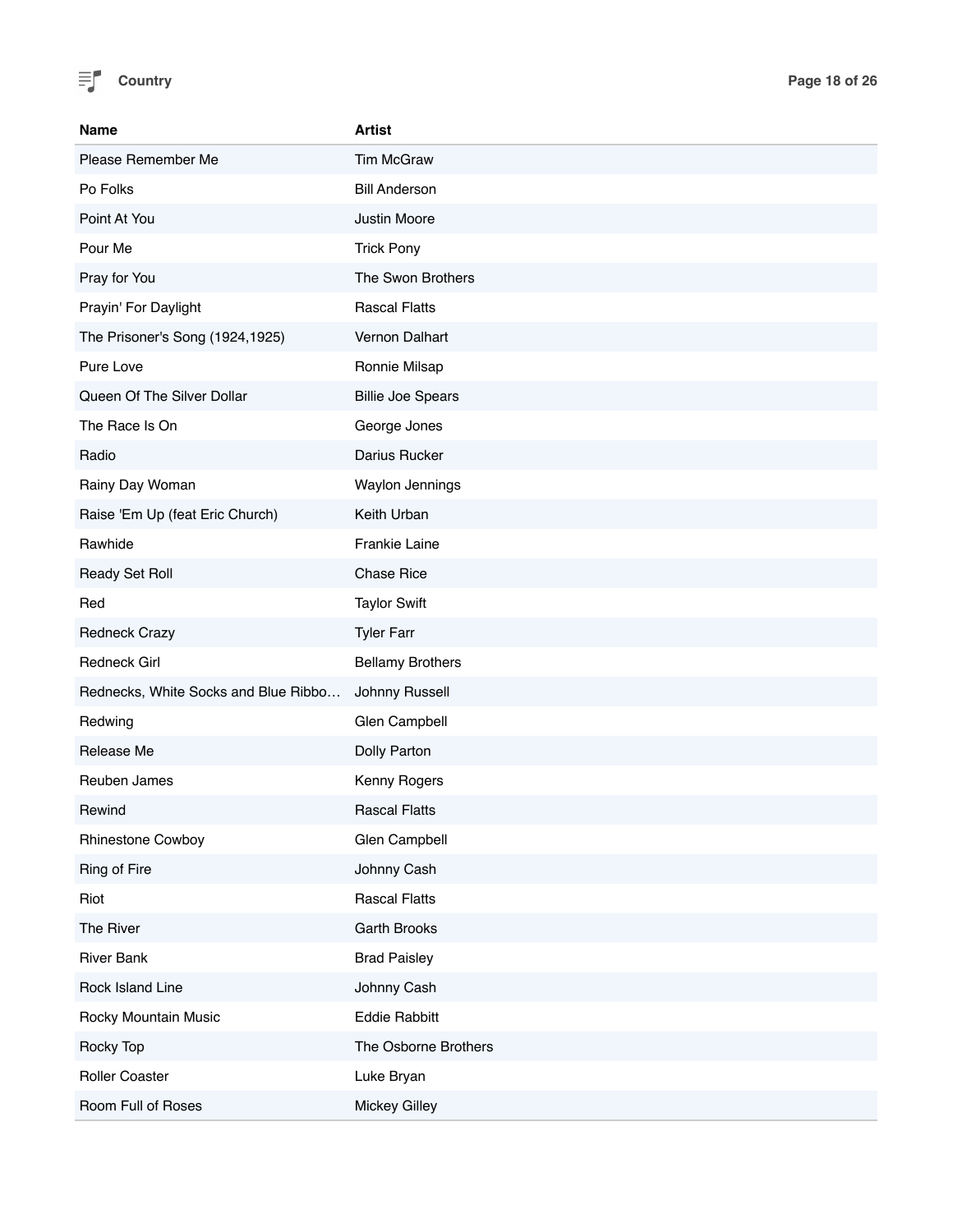

| <b>Name</b>                        | <b>Artist</b>                    |
|------------------------------------|----------------------------------|
| <b>Rose Colored Glasses</b>        | John Conlee                      |
| Rose Garden                        | Lynn Anderson                    |
| Round Here                         | Florida Georgia Line             |
| Ruby (Don't Take Your Love To      | Kenny Rogers                     |
| <b>Ruby Tuesday</b>                | Don Williams                     |
| Rum                                | <b>Brothers Osborne</b>          |
| Run Away With You                  | Big & Rich                       |
| Runnin' Outta Moonlight            | Randy Houser                     |
| <b>Running Bear</b>                | Sonny James                      |
| Sally Was A Good Old Girl          | Weylon Jennings                  |
| San Antonio Rose                   | Bob Wills And His Texas Playboys |
| Save Your Breath                   | Josh Dorr                        |
| Say You Do                         | <b>Dierks Bentley</b>            |
| See You Again                      | Carrie Underwood                 |
| See You Tonight                    | <b>Scotty McCreery</b>           |
| Seein' My Father In Me             | Paul Overstreet                  |
| Seminole Wind                      | John Anderson                    |
| Send Me The Pillow                 | Hank Locklin                     |
| Seven Lonely Days                  | Dave Duddley                     |
| Seven Year Ache                    | Rosanne Cash                     |
| She Believes in Me                 | Kenny Rogers                     |
| She Couldn't Change Me             | Montgomery Gentry                |
| She Cranks My Tractor              | Dustin Lynch                     |
| She Don't Know She's Beautiful     | Sammy Kershaw                    |
| She Don't Love You                 | Eric Paslay                      |
| She Even Woke Me Up To Say Goodbye | Kenny Rogers                     |
| She Keeps The Home Fires Burning   | Ronnie Milsap                    |
| She Thinks I Still Care            | George Jones                     |
| She'd Give Anything                | Boy Howdy                        |
| She's Actin' Single                | <b>Gary Stewart</b>              |
| She's Crazy for Leaving            | Rodney Crowell                   |
| She's Got It All                   | Kenny Chesney                    |
| She's Got You                      | Patsy Cline                      |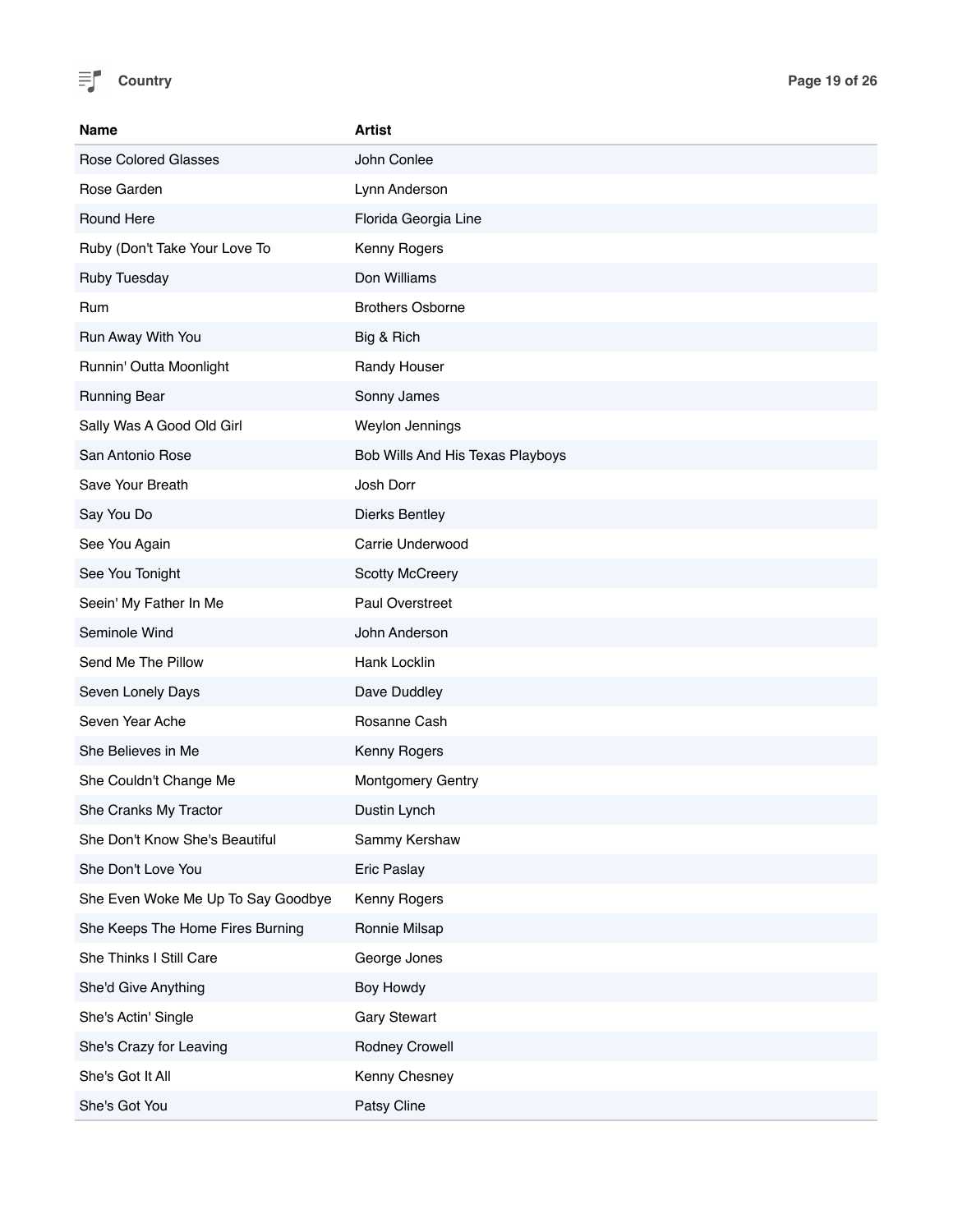

| <b>Name</b>                             | <b>Artist</b>                   |
|-----------------------------------------|---------------------------------|
| She's in Love With The Boy              | <b>Trisha Yearwood</b>          |
| Ships That Don't Come In                | Joe Diffie                      |
| Shotgun Rider                           | <b>Tim McGraw</b>               |
| Show You Off                            | Dan + Shay                      |
| Shut Up And Kiss Me                     | Mary Chapin Carpenter           |
| <b>Silver Medals And Sweet Memories</b> | The Statler Brothers            |
| <b>Silver Wings</b>                     | <b>Freddie Fender</b>           |
| <b>Silver Wings</b>                     | Merle Haggard                   |
| Singin' The Blues                       | <b>Marty Robbins</b>            |
| Single White Female                     | Chely Wright                    |
| Sippin' On Fire                         | Florida Georgia Line            |
| Six Days On The Road                    | Dave Duddley                    |
| <b>Six Pack Summer</b>                  | Phil Vasser                     |
| <b>Sixteen Tons</b>                     | Frankie Laine                   |
| <b>Sixteen Tons</b>                     | Tennessee Ernie Ford            |
| Sleeping Single in a Double Bed         | Barbara Mandrell                |
| Slipping Around (1949)                  | Jimmy Wakely & Margaret Whiting |
| Slow Me Down                            | Sara Evans                      |
| Slow Poke (1951)                        | Pee Wee King                    |
| Small Town Saturday Night               | Hal Ketchum                     |
| Small Town Throwdown (feat. Justin Mo   | <b>Brantley Gilbert</b>         |
| Smoke                                   | A Thousand Horses               |
| Smoke Rings in the Dark                 | <b>Gary Allen</b>               |
| Smoke, Smoke, Smoke (1947)              | <b>Tex Williams</b>             |
| Smoky Mountain Rain                     | Ronnie Milsap                   |
| Snowbird                                | Anne Murray                     |
| Snowbird                                | Lynn Anderson                   |
| So Complicated                          | Carolyn Dawn Johnson            |
| So Round, So Firm, So Fully Packed (1   | Merle Travis                    |
| Sold (The Grundy County Auction Incide  | John Michael Montgomery         |
| Some Broken Hearts Never Mend           | Don Williams                    |
| Some Gave All                           | <b>Billy Ray Cyrus</b>          |
| Somebody's Heartbreak                   | <b>Hunter Hayes</b>             |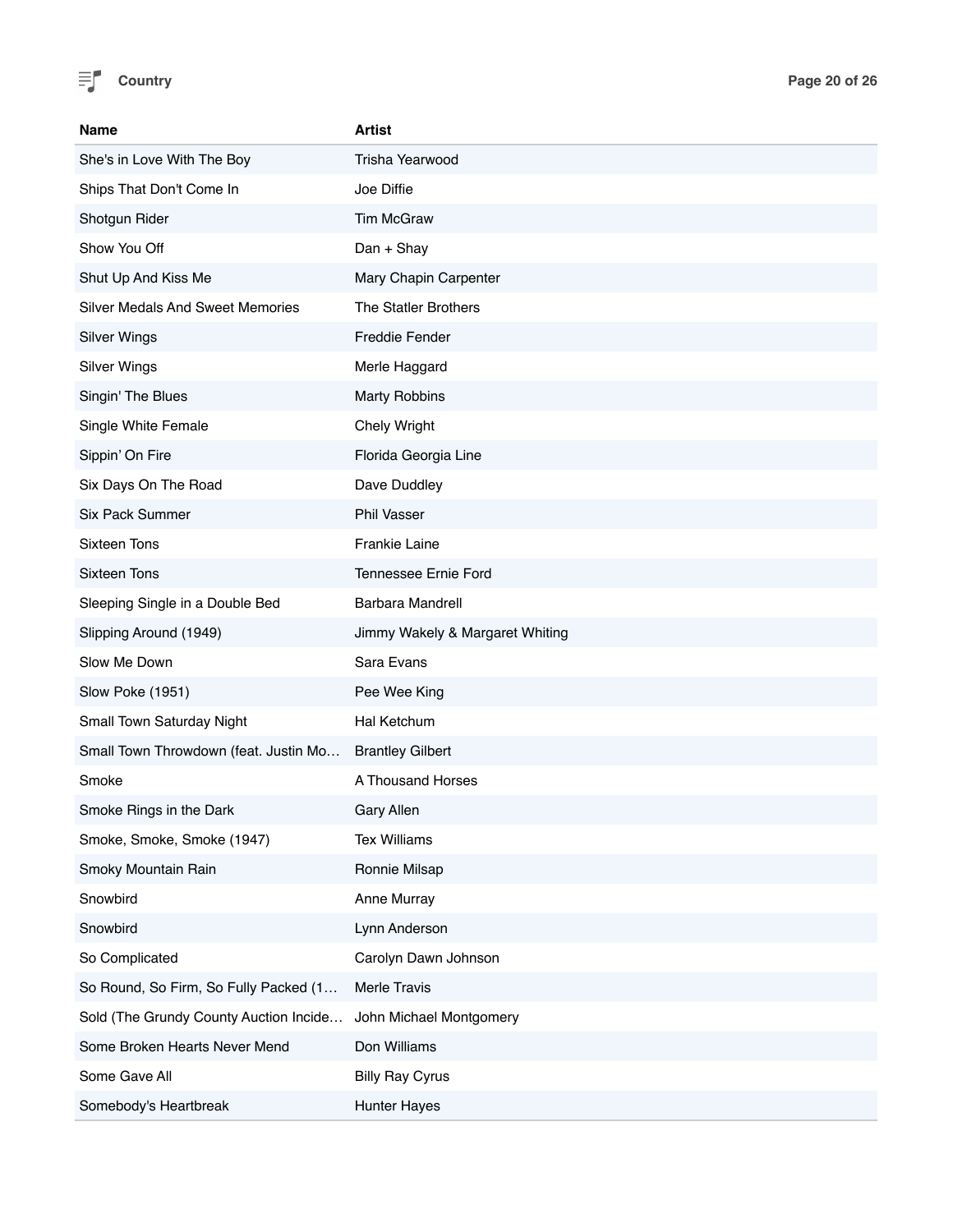

| Name                                   | <b>Artist</b>               |
|----------------------------------------|-----------------------------|
| Someone Else's Star                    | <b>Bryan White</b>          |
| Somethin' Bad (duet with Carrie Underw | Miranda Lambert             |
| Something In Red                       | Lorrie Morgan               |
| Something in the Water                 | Carrie Underwood            |
| Something Like That                    | Tim Mcgraw                  |
| Somewhere in My Car                    | Keith Urban                 |
| Song About a Girl                      | <b>Eric Paslay</b>          |
| South Of The Border                    | Gene Autry                  |
| The South's Gonna Do It Again          | <b>Charlie Daniels Band</b> |
| Southern Comfort Zone                  | <b>Brad Paisley</b>         |
| Southern Girl                          | <b>Tim McGraw</b>           |
| Stand By Your Man                      | Tammy Wynette               |
| Statue Of A Fool                       | Jack Greene                 |
| Stay                                   | Florida Georgia Line        |
| Still                                  | <b>Bill Anderson</b>        |
| Still Water Runs Cool                  | Frankie Laine               |
| Straight Tequila Night                 | John Anderson               |
| <b>Strawberry Wine</b>                 | Deana Carter                |
| Suffering In Silence                   | <b>Willie Nelson</b>        |
| Sun Daze                               | Florida Georgia Line        |
| Sunday Morning Coming Down             | Johnny Cash                 |
| Sunny And 75                           | Joe Nichols                 |
| Sunshine & Whiskey                     | <b>Frankie Ballard</b>      |
| Sure Be Cool If You Did                | <b>Blake Shelton</b>        |
| <b>Suspicious Minds</b>                | <b>Elvis Presley</b>        |
| <b>Sweet Annie</b>                     | Zac Brown Band              |
| <b>Sweet Dreams</b>                    | Patsy Cline                 |
| The Sweetest Thing                     | Juice Newton                |
| Swingin'                               | John Anderson               |
| Take It On Back                        | Chase Bryant                |
| Take Me As I Am                        | Faith Hill                  |
| Take My Hand For A While               | Don Williams                |
| Take These Chains From My Heart        | Hank Williams Sr.           |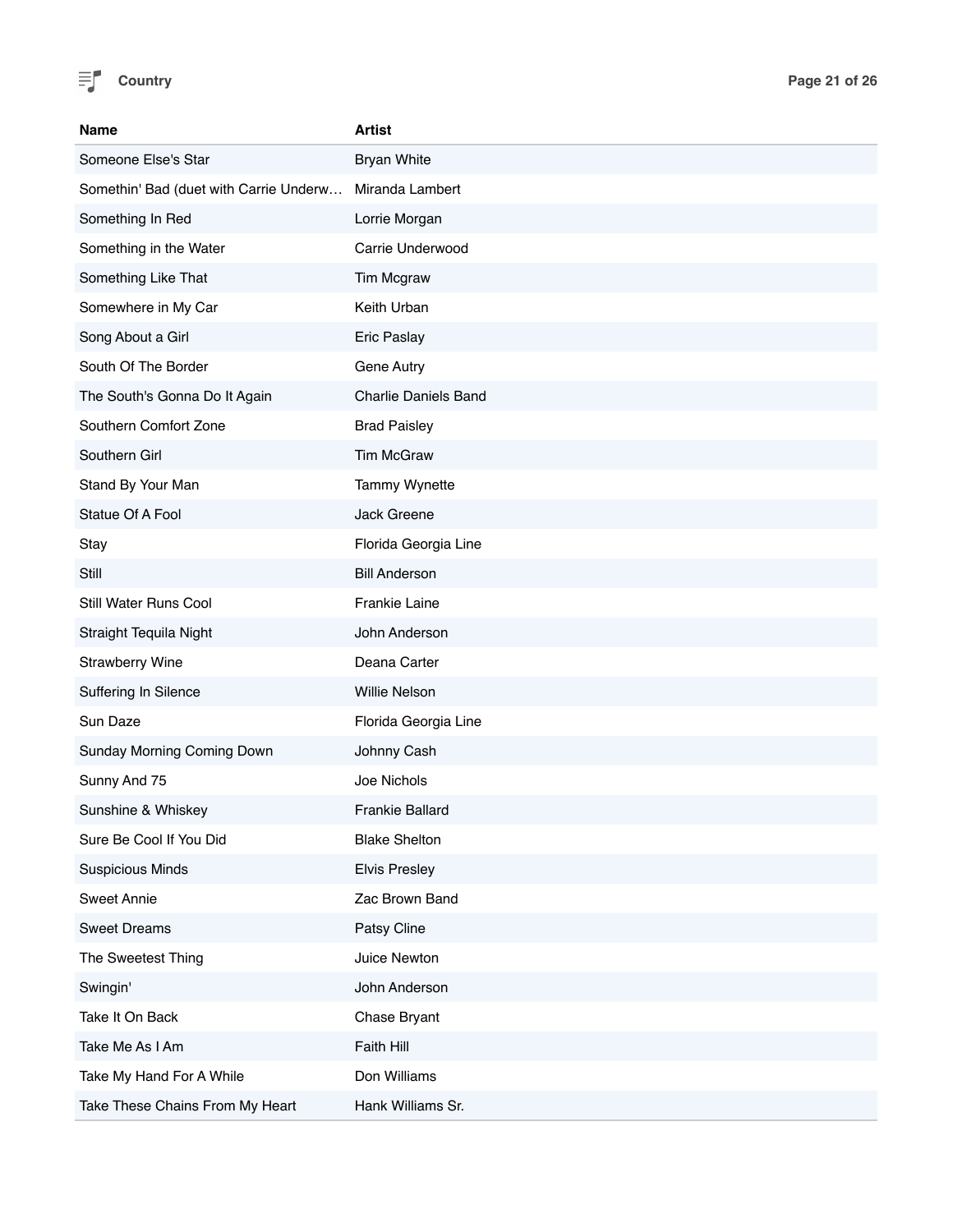

| Name                                     | <b>Artist</b>        |
|------------------------------------------|----------------------|
| Take This Job And Shove It               | Johnny Paycheck      |
| <b>Take Your Time</b>                    | Sam Hunt             |
| <b>Tall Tall Trees</b>                   | Alan Jackson         |
| Talladega                                | Eric Church          |
| Tattoo                                   | Hunter Hayes         |
| Tears Will Be The Chaser                 | Wanda Jackson        |
| <b>Teddy Bear Song</b>                   | Barbara Fairchild    |
| Tell Me Why                              | Wynonna Judd         |
| <b>Tender Years</b>                      | George Jones         |
| Tennessee Flat Top Box                   | Johnny Cash          |
| <b>Tennessee River</b>                   | Alabama              |
| The Tennessee Waltz                      | Patti Page           |
| <b>Tennessee Waltz</b>                   | Pattie Page          |
| Thank God I'm A Country Boy              | John Denver          |
| That Silver-Haired Daddy Of Mine         | Gene Autry           |
| That's My Kind Of Night                  | Luke Bryan           |
| Then You Can Tell Me Goodbye             | <b>Eddy Arnold</b>   |
| There Ain't Nothin' Wrong With The Radio | Aaron Tippin         |
| There Goes My Everything                 | Anne Murray          |
| There Goes My Everything                 | Jack Greene          |
| There Must Be Reason                     | <b>Frankie Laine</b> |
| There Stands The Glass                   | <b>Webb Pierce</b>   |
| There's Always Something There To Re     |                      |
| There's No Getting Over Me               | Ronnie Milsap        |
| There's Your Trouble                     | Dixie Chicks         |
| Things To Remember                       | Willie Nelson        |
| Thinkin Problem                          | David Ball           |
| Thinking About You                       | Trisha Yearwood      |
| This Is How We Roll (feat. Luke Bryan)   | Florida Georgia Line |
| <b>This Kiss</b>                         | Faith Hill           |
| A Thousand Miles From Nowhere            | Dwight Yoakam        |
| The Three Bells (1959)                   | The Browns           |
| Three Chords And The Truth               | Sara Evans           |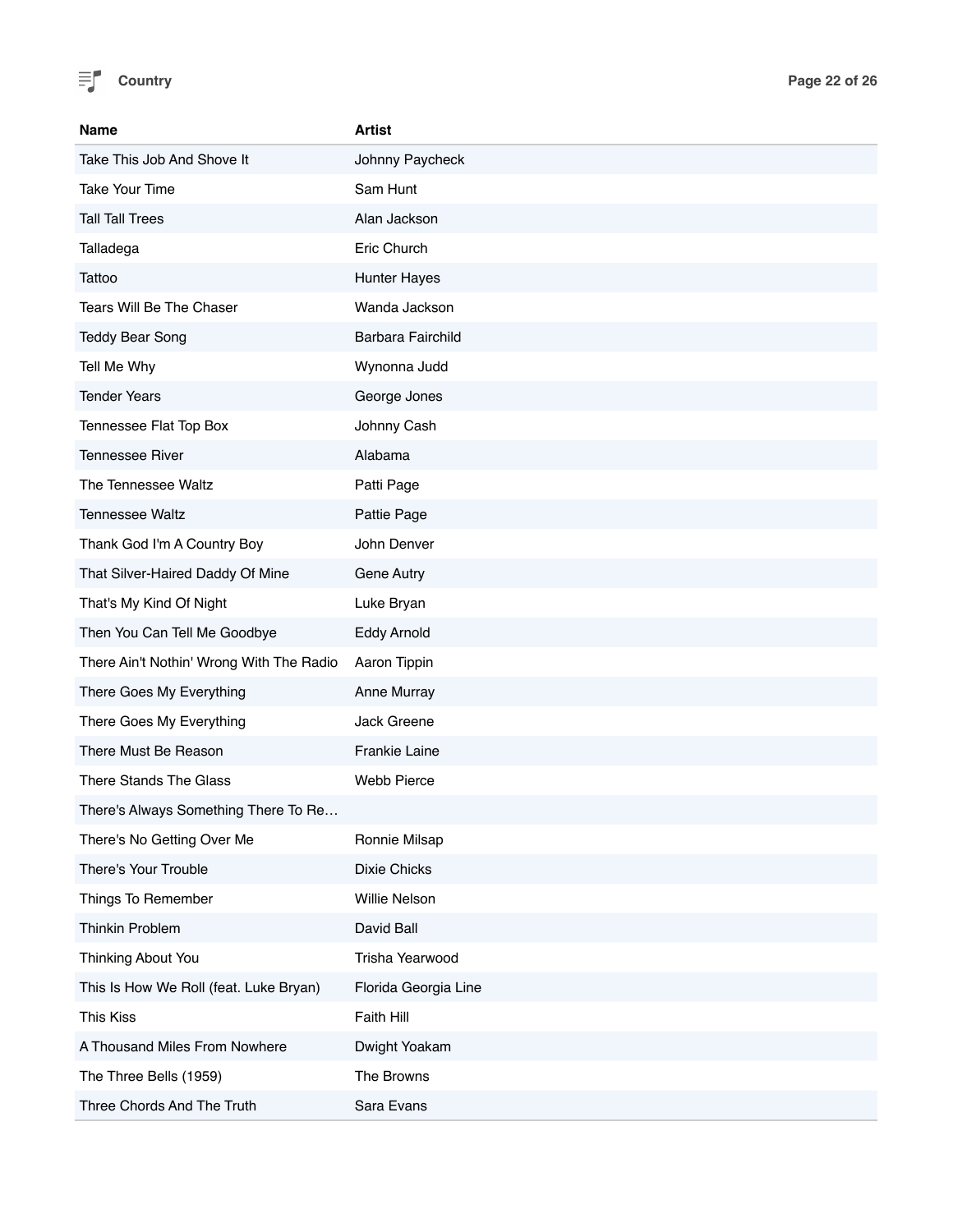

| Name                             | <b>Artist</b>                   |
|----------------------------------|---------------------------------|
| Throw It Away                    | Pat Boone                       |
| The Thunder Rolls                | Garth Brooks                    |
| Til My Last Day                  | Justin Moore                    |
| Till I Can Make It On My Own     | Tammy Wynette                   |
| Tip It On Back                   | <b>Dierks Bentley</b>           |
| Today I Started Loving You Again | Merle Haggard                   |
| Together again                   | <b>Buck Owens</b>               |
| Too Cold At Home                 | Mark Chesnutt                   |
| Too Much Fun                     | Darryl Singletary               |
| Tornado                          | Little Big Town                 |
| <b>Trailer Hitch</b>             | Kristian Bush                   |
| Train Of Love                    | Johnny Cash                     |
| Trouble                          | Gloriana                        |
| Trying To Love Two Women         | Oak Ridge Boys                  |
| <b>Tulsa Time</b>                | Don Williams                    |
| <b>Tumbling Tumbleweeds</b>      | Sons of the Pioneers            |
| <b>Two Black Cadillacs</b>       | Carrie Underwood                |
| Two Dozen Roses                  | Shenendoah                      |
| Two Little Orphans               | Dolly Parton                    |
| Two More Bottles Of Wine         | <b>Emmylou Harris</b>           |
| <b>Unanswered Prayers</b>        | <b>Garth Brooks</b>             |
| Unbelieveable                    | Diamond Rio                     |
| Uncle Pen                        | <b>Bill Monroe</b>              |
| Unwound                          | George Strait                   |
| Up All Night                     | Jon Pardi                       |
| Wabash Cannon Ball               | Roy Acuff                       |
| Wagon Wheel                      | Darius Rucker                   |
| Wake Up Lovin' You               | Craig Morgan                    |
| Walk On By                       | Leroy Van Dyke                  |
| Walkaway Joe                     | Trisha Yearwood (w/ Don Henley) |
| <b>Walking After Midnight</b>    | Patsy Cline                     |
| Walking The Floor Over You       | Ernest Tubb                     |
| <b>Waltz Across Texas</b>        | Ernest Tubb                     |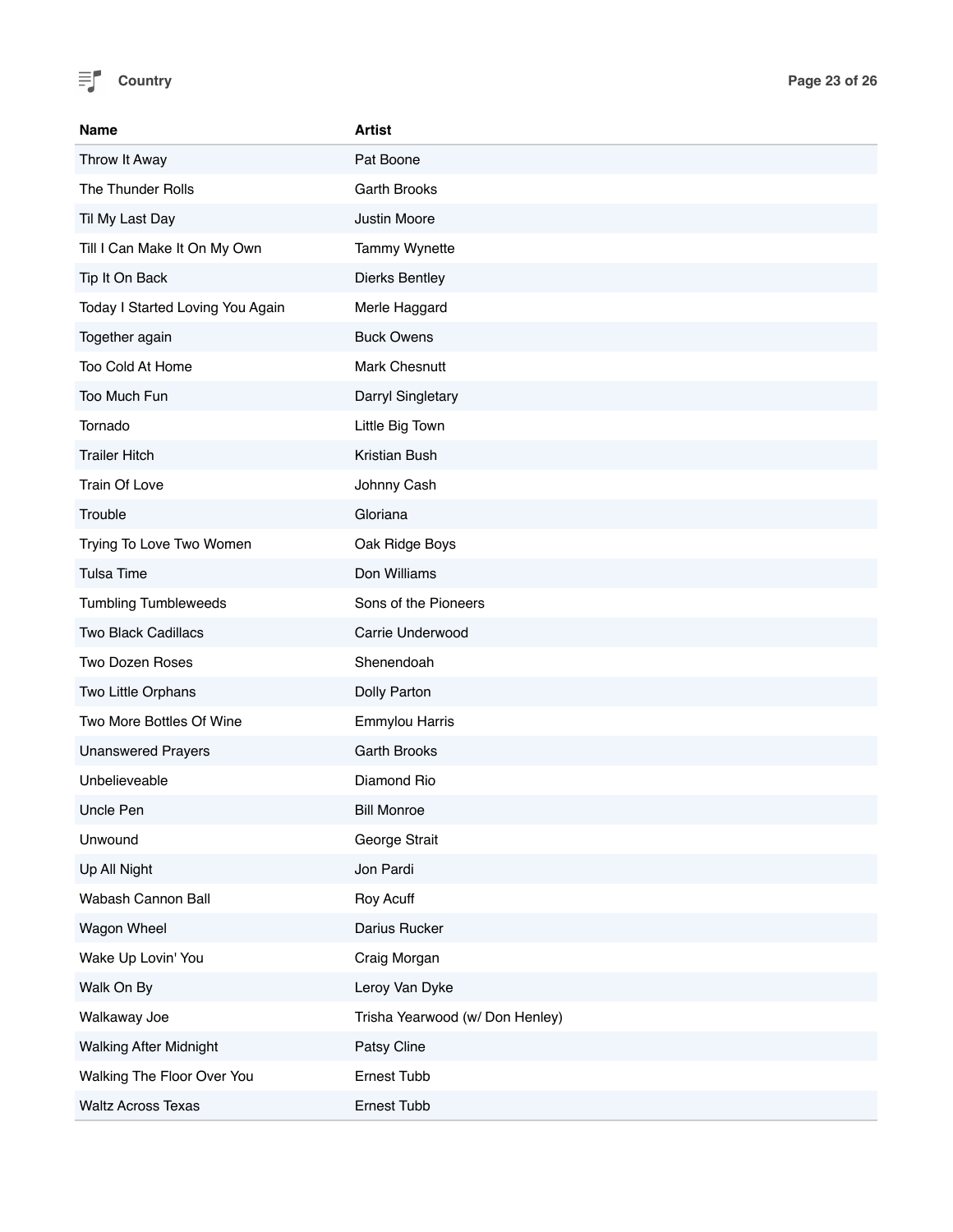

| <b>Name</b>                              | <b>Artist</b>                    |
|------------------------------------------|----------------------------------|
| Wanted                                   | Alan Jackson                     |
| Wanted                                   | <b>Hunter Hayes</b>              |
| Wasted Days And Wasted Nights            | <b>Freddie Fender</b>            |
| Wasting All These Tears                  | Cassadee Pope                    |
| The Ways Of A Woman In Love              | Johnny Cash                      |
| We Are Never Ever Getting Back Together  | <b>Taylor Swift</b>              |
| We Are Tonight                           | <b>Billy Currington</b>          |
| We Danced                                | <b>Brad Paisley</b>              |
| We Were Us                               | Keith Urban & Miranda Lambert    |
| We Were Us (feat. Miranda Lambert)       | Keith Urban                      |
| What a Difference You've Made In My Life | Ronnie Milsap                    |
| What About Now                           | Lonestar                         |
| What if I Said                           | Anita Cochran & Steve Wariner    |
| What Kind of Fool Do You Think I Am      | Lee Roy Parnell                  |
| What Might Have Been                     | <b>Little Texas</b>              |
| What Part Of No                          | Lorrie Morgan                    |
| What We Ain't Got                        | Jake Owen                        |
| What's it To You                         | Clay Walker                      |
| What's Your Mama's Name (1973)           | Tanya Tucker                     |
| Whatever Happened to Randolph            | <b>Statler Brothers</b>          |
| <b>Whatever She's Got</b>                | David Nail                       |
| When I Call Your Name                    | Vince Gill                       |
| When I Said I Do                         | Clint Black & Lisa Hartman Black |
| When I See This Bar                      | Kenny Chesney                    |
| When She Says Baby                       | Jason Aldean                     |
| When You Say Nothing At All              | Keith Whitley                    |
| When You're Hot, You're Hot              | Jerry Reed                       |
| Whenever You Come Around                 | Vince Gill                       |
| Where It's at (Yep, Yep)                 | Dustin Lynch                     |
| Where The Blacktop Ends                  | Keith Urban                      |
| Where Were You (When The World Stop      | Alan Jackson                     |
| Whiskey                                  | Jana Kramer                      |
| Whiskey in My Water                      | <b>Tyler Farr</b>                |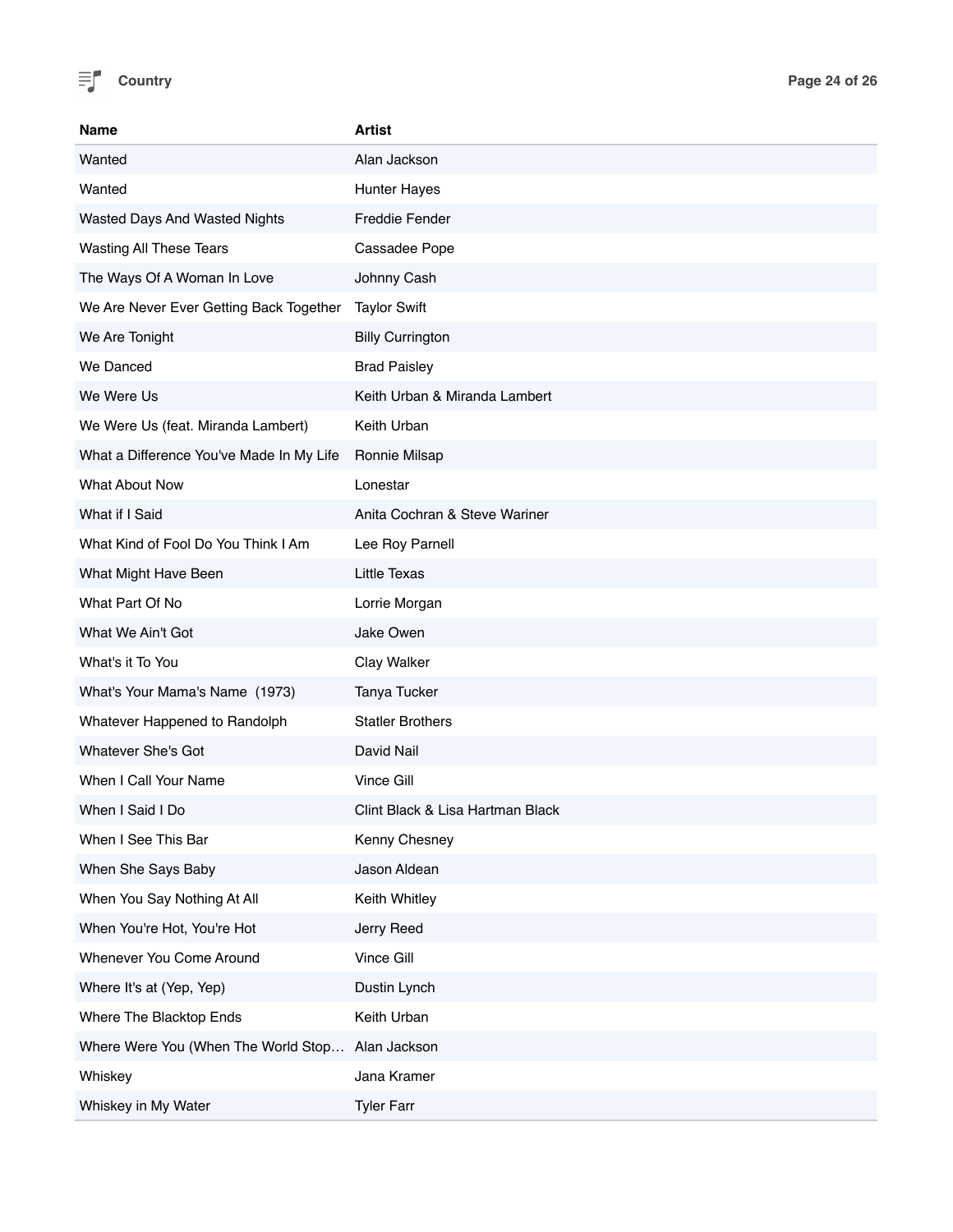

| <b>Name</b>                             | <b>Artist</b>                 |
|-----------------------------------------|-------------------------------|
| <b>Whiskey River</b>                    | <b>Willie Nelson</b>          |
| White Lightning                         | George Jones                  |
| A White Sport Coat And A Pink Carnation | <b>Marty Robbins</b>          |
| Who I Am with You                       | Chris Young                   |
| Who Needs Pictures                      | <b>Brad Paisley</b>           |
| Who's Cheatin Who                       | Charly McClain                |
| Who's Lonely Now                        | Highway 101                   |
| Why Don't Ya Love Me                    | Hank Williams, Sr.            |
| Why Not Me (1984)                       | The Judds                     |
| Wichita Lineman                         | Glen Campbell                 |
| Wide Open Spaces                        | <b>Dixie Chicks</b>           |
| <b>Wild Angels</b>                      | Martina McBride               |
| Wild Child (with Grace Potter)          | Kenny Chesney                 |
| <b>Wild Horses</b>                      | <b>Garth Brooks</b>           |
| Wild One                                | Faith Hill                    |
| The Wild Side Of Life                   | Hank Thompson                 |
| <b>Wildwood Flower</b>                  | The Carter Family             |
| Will The Circle Be Unbroken             | The Carter Family             |
| Wings of a Dove                         | Ferlin Husky                  |
| <b>Working Mans Blues</b>               | Merle Haggard                 |
| Wreck Of The Old 97                     | Johnny Cash                   |
| XXX's And OOO's (An American Girl)      | Trisha Yearwood               |
| Y'all Come Back Saloon                  | Oak Ridge Boys                |
| Yeah                                    | Joe Nichols                   |
| The Year That Clayton Delaney           | Tom T. Hall                   |
| You Ain't Much Fun                      | <b>Toby Keith</b>             |
| You And I                               | Crystal Gayle & Eddie Rabbitt |
| You Are My Sunshine                     | <b>Gene Autry</b>             |
| You Are My Sunshine                     | Jimmie Davis                  |
| You Can Dream of Me                     | <b>Steve Wariner</b>          |
| You Don't Even Know Who I Am            | Patty Loveless                |
| You Don't Seem To Miss Me               | George Jones & Patty Loveless |
| You Had Me From Hello                   | Kenny Chesney                 |